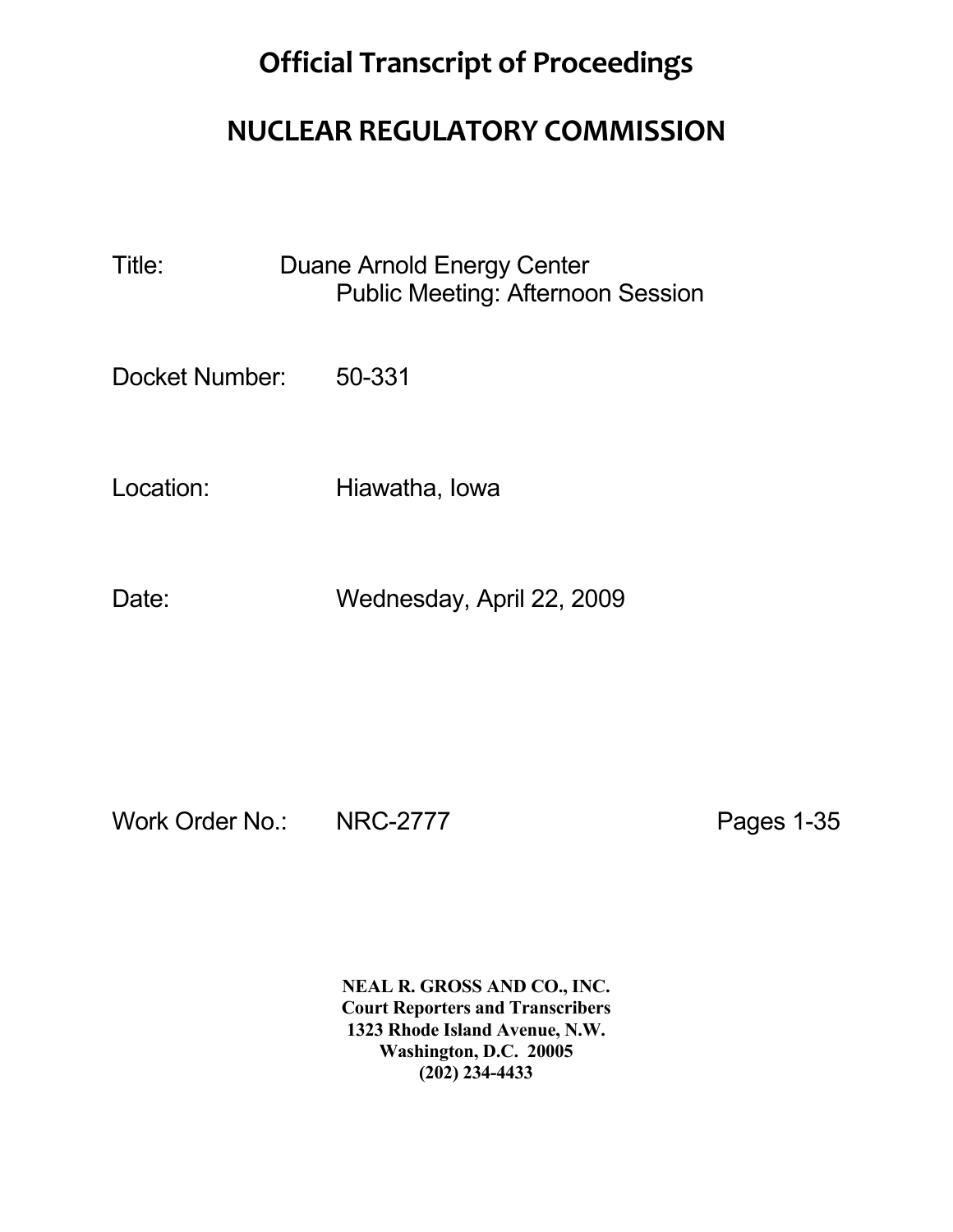|                     | 1                                                                                                   |  |  |
|---------------------|-----------------------------------------------------------------------------------------------------|--|--|
| 1                   | UNITED STATES OF AMERICA                                                                            |  |  |
| 2                   | NUCLEAR REGULATORY COMMISSION                                                                       |  |  |
| 3                   | $+ + + + + +$                                                                                       |  |  |
| 4                   | Before the Atomic Safety and Licensing Board                                                        |  |  |
| 5                   | $+$<br>+ + + +                                                                                      |  |  |
| 6                   | DUANE ARNOLD ENERGY CENTER                                                                          |  |  |
| 7                   | Regarding the Renewal of Facility Operating                                                         |  |  |
| 8                   | License for a 20-Year Period                                                                        |  |  |
| 9                   | WEDNESDAY                                                                                           |  |  |
| 10                  | APRIL 22, 2009                                                                                      |  |  |
| 11                  | $+$<br>$+$<br>$+$ $+$                                                                               |  |  |
| 12                  | HIAWATHA CITY HALL                                                                                  |  |  |
| 13                  | 101 EMMONS STREET                                                                                   |  |  |
| 14                  | HIAWATHA, IOWA                                                                                      |  |  |
| 15                  | $\ddot{}$<br>$^{+}$<br>$+$<br>$+$<br>$\pm$                                                          |  |  |
| 16                  | The above-entitled matter commenced                                                                 |  |  |
| 17                  | pursuant to Notice before Maurice Heath, Project                                                    |  |  |
| 18                  | Manager at 101 Emmons Street, Hiawatha, Iowa 52233,                                                 |  |  |
| 19                  | on Wednesday, April 22, 2009, at 1:30 p.m.                                                          |  |  |
| 20                  | PRESENT:                                                                                            |  |  |
| 21                  | NRC STAFF:                                                                                          |  |  |
| 22                  | Maurice Heath - Project Manager                                                                     |  |  |
| 23                  | Charles Eccleston                                                                                   |  |  |
| Scott Burnell<br>24 |                                                                                                     |  |  |
|                     | <b>NEAL R. GROSS</b>                                                                                |  |  |
|                     | COURT REPORTERS AND TRANSCRIBERS                                                                    |  |  |
|                     | 1323 RHODE ISLAND AVE., N.W.<br>WASHINGTON, D.C. 20005-3701<br>(202) 234-4433<br>www.nealrgross.com |  |  |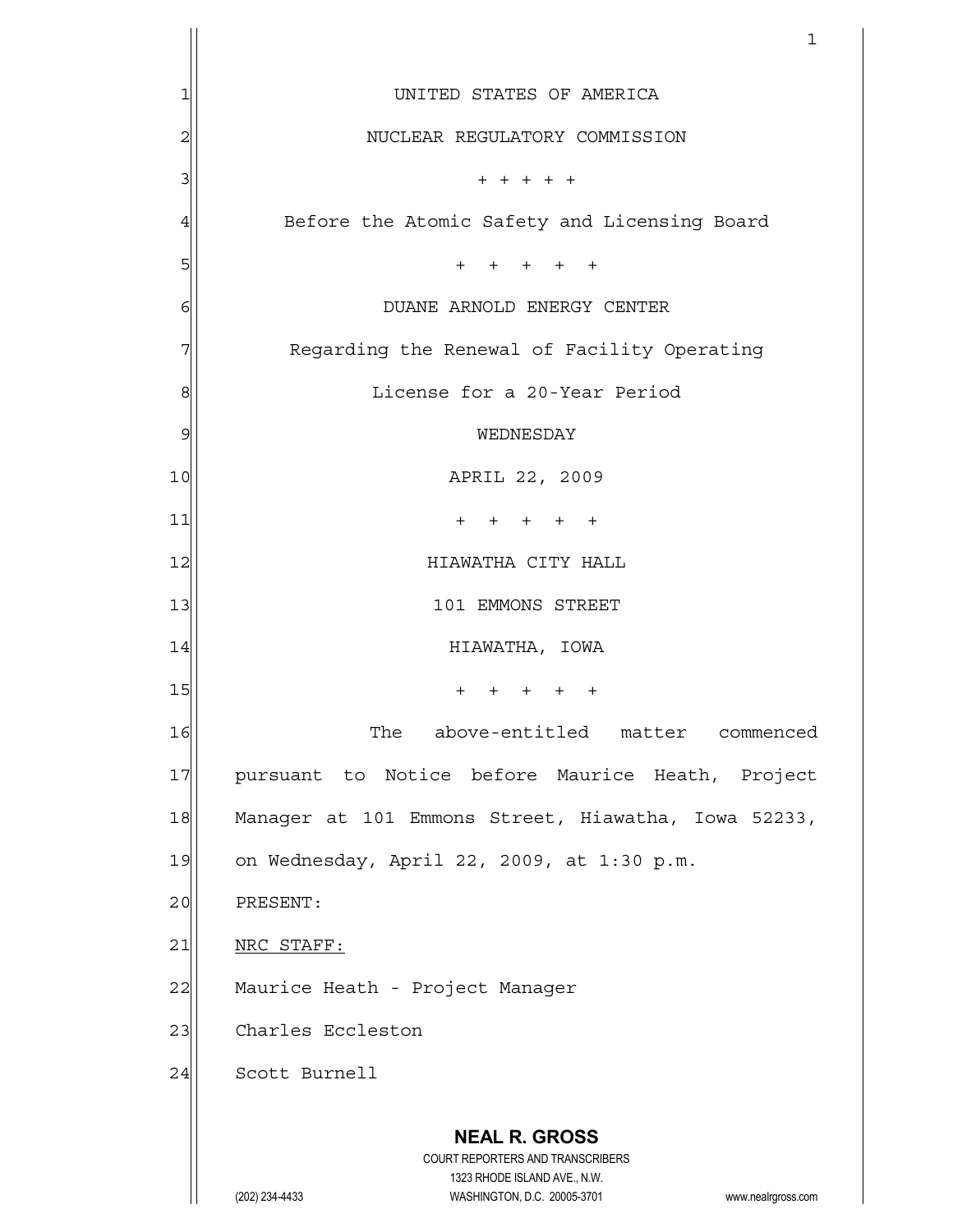1 Caroline Tilton

## 2 P R O C E E D I N G S

 $3 \mid$  (1:30 P.M.)

4 MR. HEATH: Good afternoon everybody. 5 Welcome to the meeting. We're going to talk about  $6$  the Duane Arnold Energy Center license renewal  $7$  application. My name is Maurice Heath and I'm a 8 | Project Manager at the U.S. Nuclear Regulatory 9 Commission, or NRC as you're going to hear us call 10 it today. And I'll be your facilitator as well, so 11 bear with me with that. And I will also be the 12 first presenter of the afternoon.

13 The purpose of today's meeting is to 14 provide you an opportunity to give your comments on 15 what the environmental issues that the NRC should 16 consider during its review of the Duane Arnold 17 Energy Center license renewal application. The 18 meeting will essentially have two parts. The first 19 we'll have a presentation from NRC staff on the 20 license renewal process and environmental review 21 process.

22 I'm not sure if everybody knows that on 23 the back table we have sign in sheets and we also 24 have a copy of today's presentation if you'd like a

> **NEAL R. GROSS** COURT REPORTERS AND TRANSCRIBERS 1323 RHODE ISLAND AVE., N.W. (202) 234-4433 WASHINGTON, D.C. 20005-3701 www.nealrgross.com

2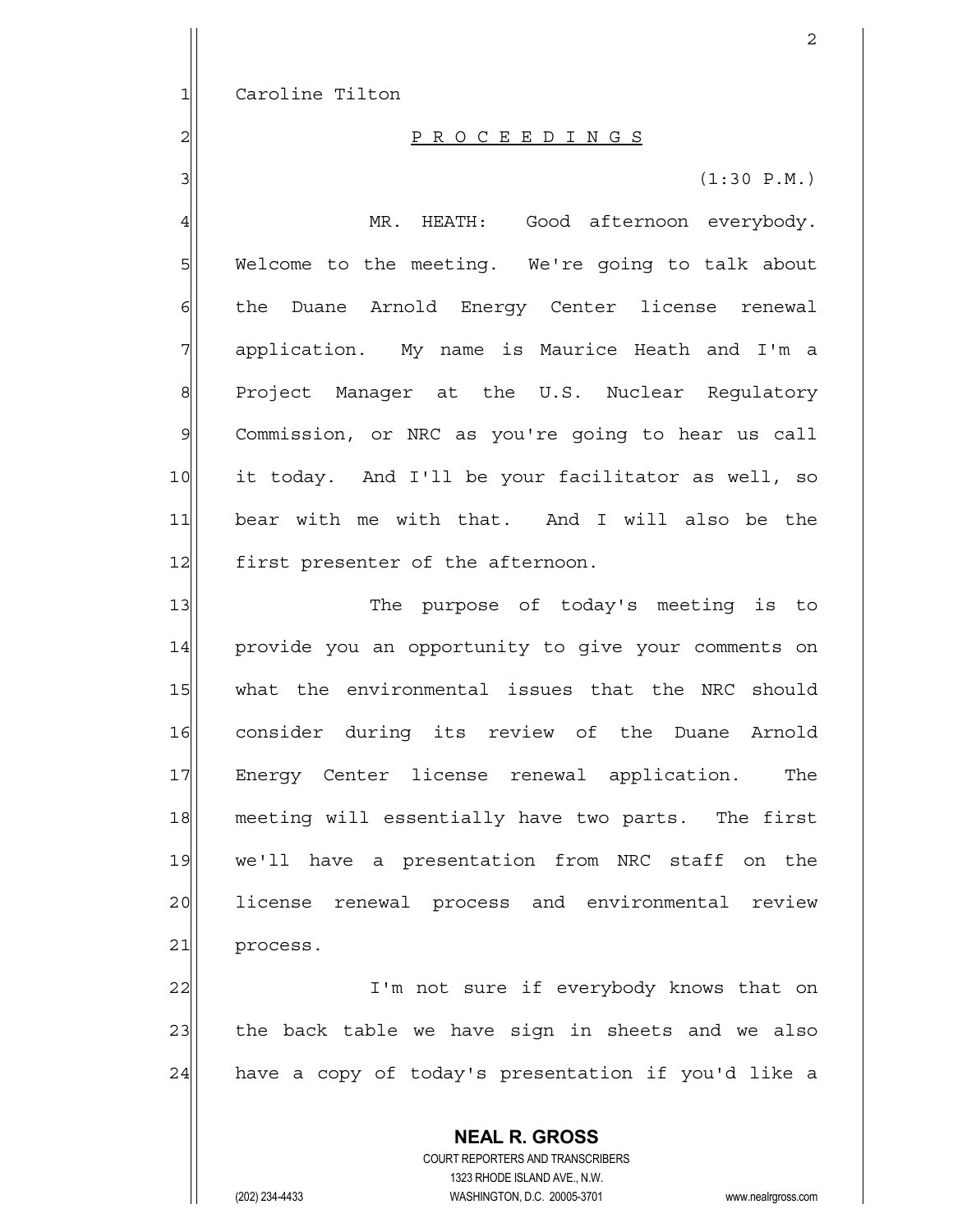$1$  copy. Also in back we have a sign up for anybody  $2$  who wants to speak during the comment period at the  $3$  end. We ask that you put your name down, if you 4 didn't already, that's okay, you can still get on 5 and give comments, but please fill it out before you  $6$  leave just so we can get it on the transcript. We  $7$  want to make sure that we can accurately have your 8 8 8 correct spelling and make sure that everything is 9 all clean on the transcript.

3

10 So like I said, we have a court reporter 11 here. He will be transcribing the meeting, so when 12 you give a comment we'd ask that you please say your 13 | name and spell it for the court reporter. And also, 14 if you have any affiliations, please name your 15 affiliation.

16 One of the items before we get started, 17 we do have NRC comment forms in the back, so if 18 you'd like to comment on how the meeting ran, we 19 would like you to fill that out and you can just 20 | send it back to us. You don't have to have any 21 postage on it. You just fill it out and then send  $22$  it back and it will come actually directly to me, 23 and so we can receive that.

24 Just for your knowledge in case anybody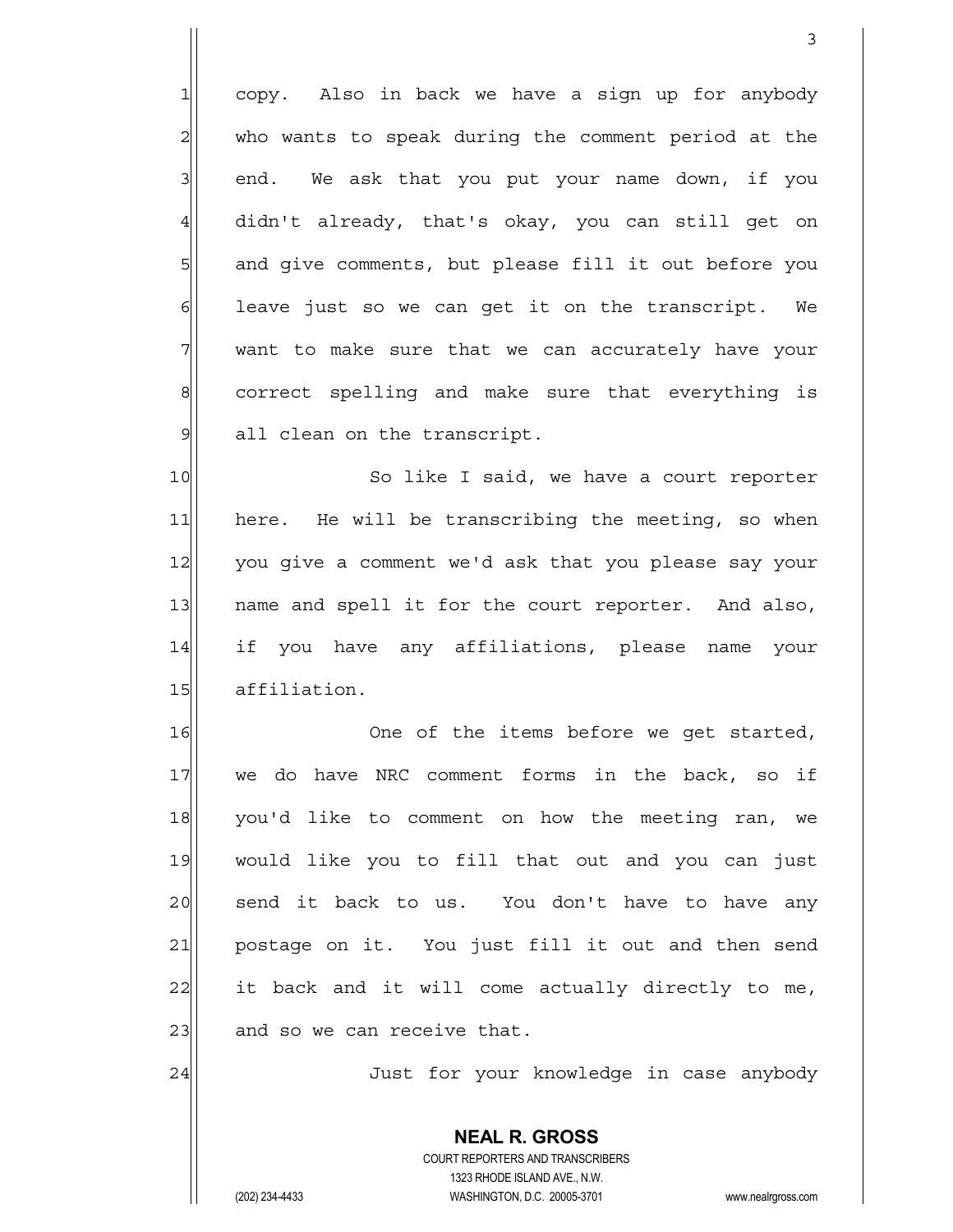1 doesn't know, the restrooms are out the back door  $2$  and to the left.

3<sup>2</sup> 1 Now with that, we're just going to go 4 right into our presentation. First, I'd like to 5 introduce Mr. Charles Eccleston. He's a Project  $6$  Manager as well just like myself, but he's going to 7 The talk about the environmental process, environmental 8 scoping.

9 Now, today's meeting will provide an 10 overview of the license renewal process, which 11 includes both the safety and environmental as I said 12 earlier. But the most important thing in the 13 meeting today is that we get the comments that you 14 have on the environmental review. So we'll also 15 give a chance for you to submit any written comments 16 and give it to us as well.

17 at the conclusion of today's 18 presentation, we'll be happy to answer any questions 19 that you have. However, I'm going to have to ask 20 you to limit your participation with questions only 21 at that time where we have another designated time 22 to receive your comments for the record. So once we 23 get all the questions asked, then we'll stop that 24 portion and go directly to the comments if you'd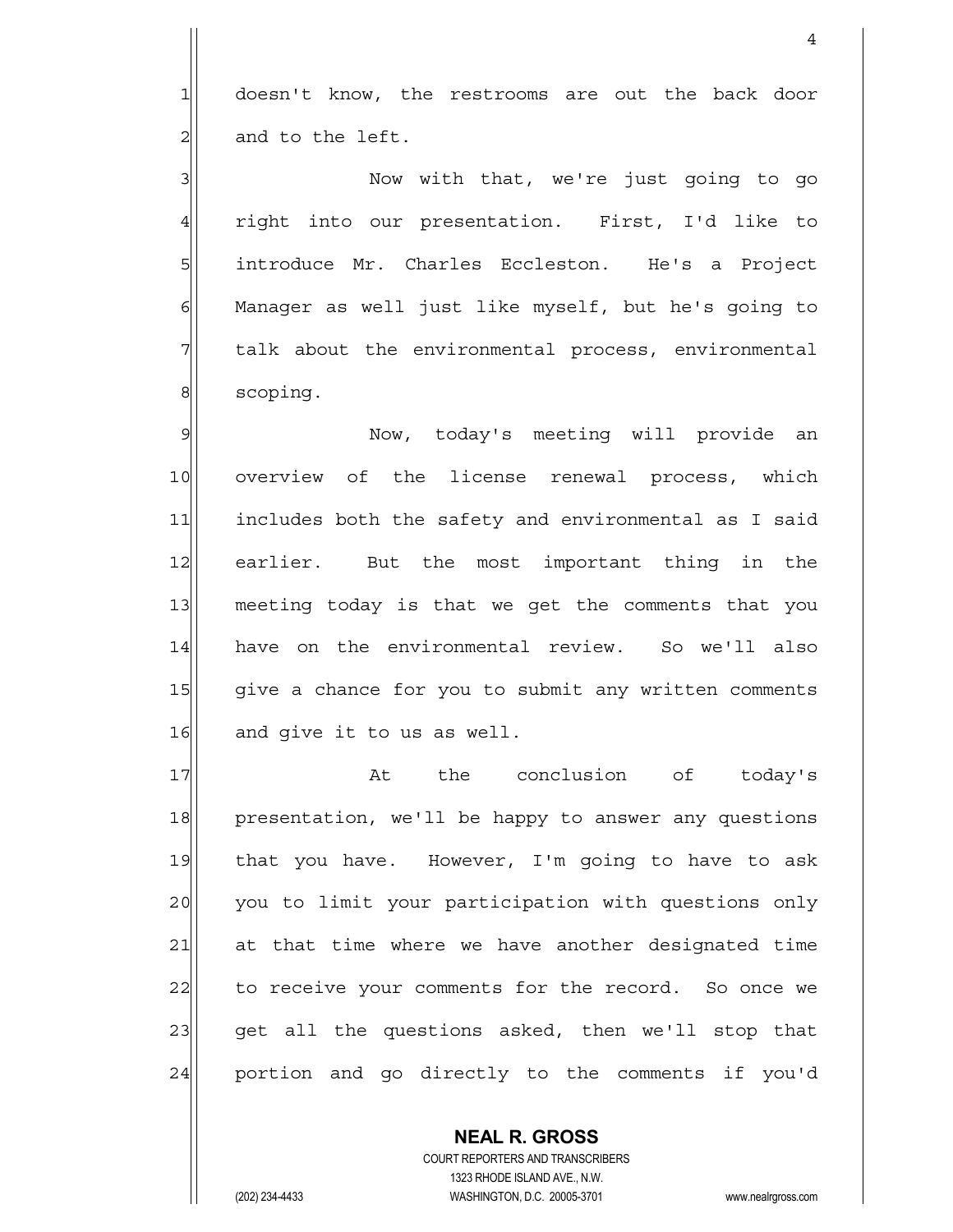$1$  like to add your comments to the record.

2 | Before I get into the process, I'd like  $3$  to take a minute to talk about NRC in terms of what  $4\vert$  we do and what our mission is. The NRC is a federal 5 5 5 5 agency established in the Energy Reorganization Act  $6$  of 1974 and it regulates the civilian use of nuclear  $7$  material. The Atomic Energy Act of 1954 authorized 8 8 8 the NRC to grant a 40 year license. The 40 year 9 term is based on economic considerations and 10 antitrust factors, not on the safety or technical 11 limitations. The Atomic Energy Act also allows for 12 license renewal.

13 | Now, the National Environmental Policy 14 Act of 1969, otherwise known as NEPA, established a 15| national policy that requires federal decision 16 makers to assess and consider impacts and 17| alternatives to a proposal before reaching a final 18| decision to pursue an action. As a matter of 19 policy, the NRC has determined that the reactor 20 license renewal constitutes a major federal action 21 in which we will prepare an Environmental Impact 22 Statement.

23 The NRC's requistions governing nuclear 24 safety, security and environmental protection are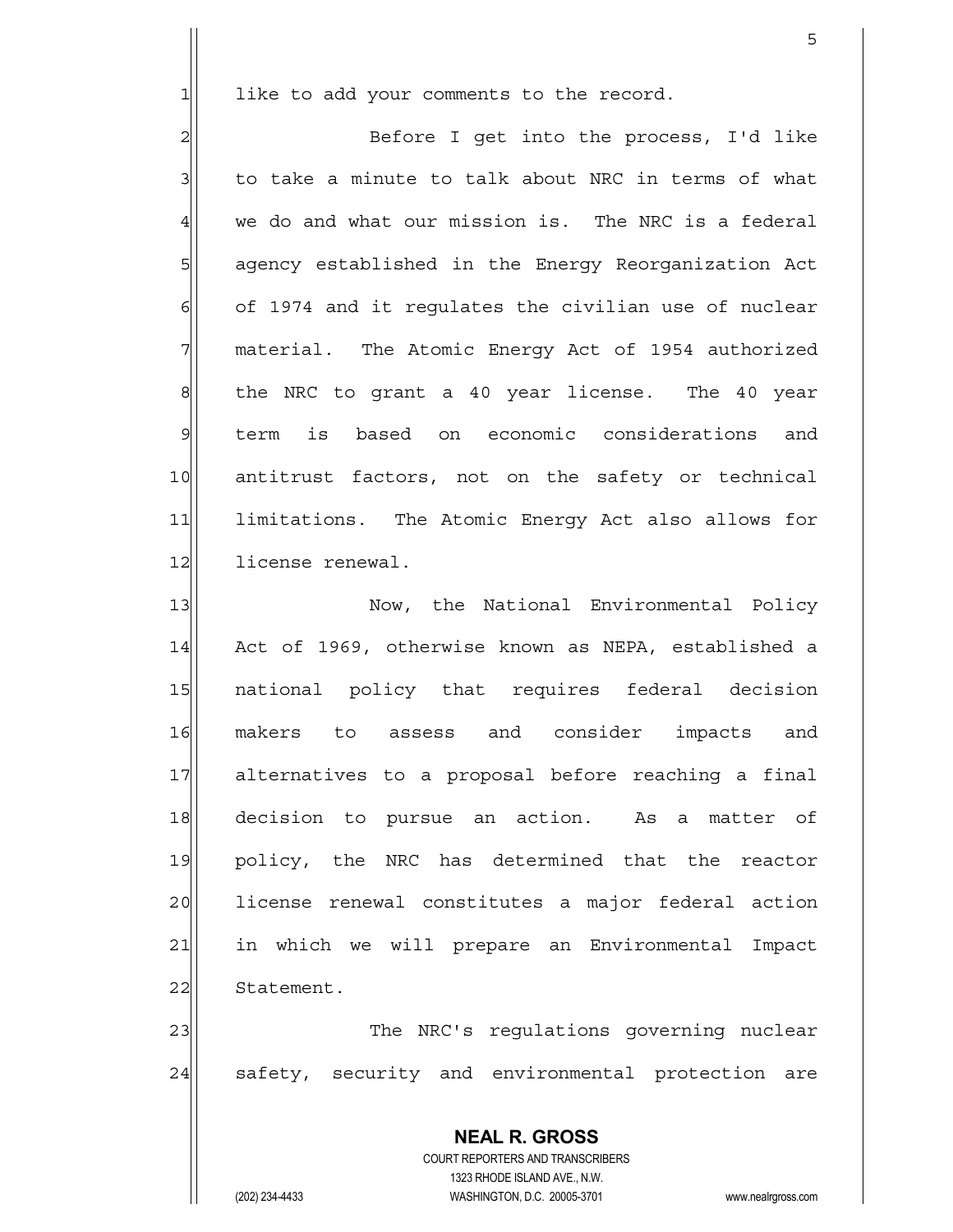1 contained in Title 10 of the Code of Federal  $2$  Regulations, which are referred to as 10 CFR. An 3 | exercise in the requlatory authority, the NRC's 4 mission is threefold: to insure adequate protection  $5$  of public health and safety; promote the common  $6$  defense and security; and to protect the 7 environment.

 $\sim$  6

8 8 8 The NRC accomplishes its mission through 9 a combination of regulatory programs and processes 10 such as establishing rules and regulations, 11 conducting inspections, issuing enforcement actions, 12 assessing licensee performance, and evaluating 13 operating experience for nuclear plants in this 14 country and internationally.

15 The NRC also has resident inspectors at 16 all operating nuclear plants. The inspectors are 17 considered the eyes and ears of the NRC. They carry 18 out the safety mission on a daily basis and are on 19 the front lines to insuring acceptable safety 20 performance and compliance with regulatory 21 requirements.

22 Now, with Duane Arnold, their current 23 operating license expires February 21st, 2014 and 24 their license renewal was submitted to us on October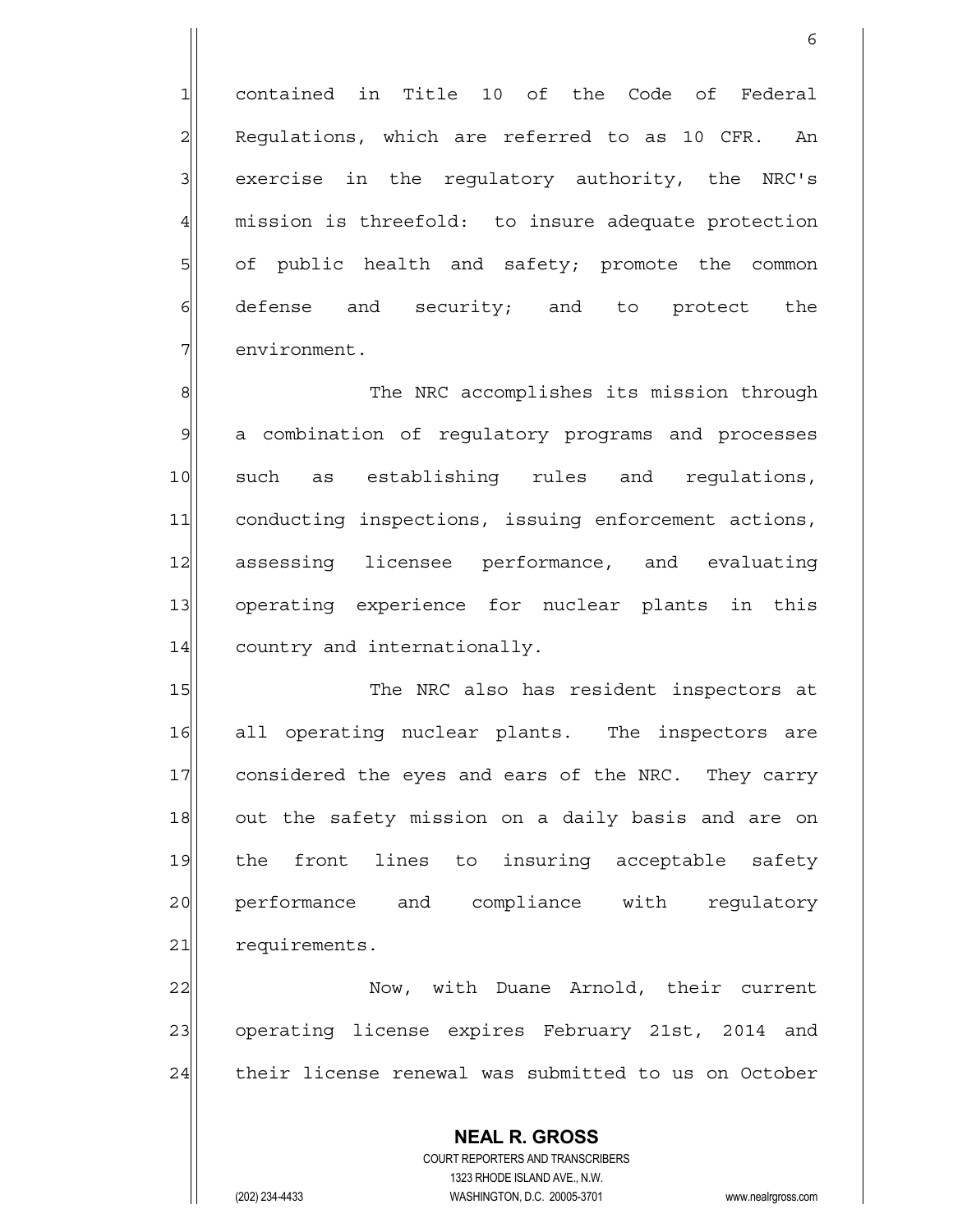1 1st, 2008. A license renewal application is 2 required to contain these elements: general 3 information such as applicant's name, address, 4 business and administrative information; technical 5 5 5 information which pertains to the aging management  $6$  and this is the focus of the safety review;  $7$  technical specifications which define the operating 8 8| parameters of the plant. The application indicates  $9$  what, if any, changes or additions to the technical 10 specifications are necessary to manage the effect of 11 the aging during the period of extended operation.

7

12 and last but not least in the 13 application is the Environmental Report, which is 14 the applicant's assessment of the environmental 15 impacts of continued operation. This information 16 serves as a starting point for the environmental 17 review.

18 The license renewal process involves two 19 parallel reviews as I mentioned, the safety aspect 20 and the environmental aspect. Now, the safety 21 review focuses on aging effects of passive and long 22 lived components and structures that the NRC deems 23 important to plant safety. The staff's main 24 objective is to determine whether the effects of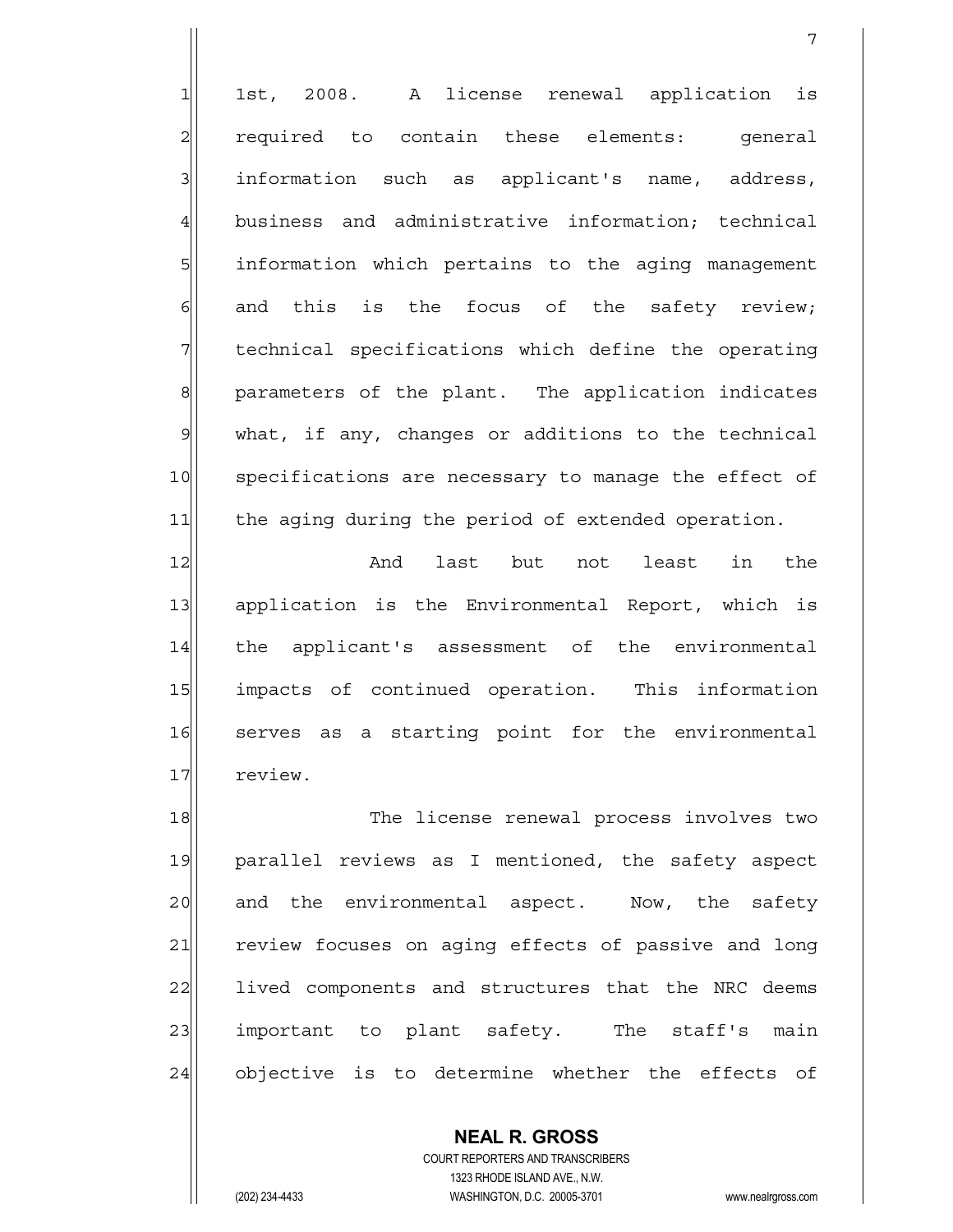aging will be adequately managed by the applicant. The review also considers generic and site-specific operating experience related to the effects of 4 aging. The results of the safety review are 5 6 5 5 documented in the Safety Evaluation Report, or as we call it, SER.

en andere de la provincia de la provincia de la provincia de la provincia de la provincia de la provincia del<br>Referències

7 The environmental review, the NRC 8 8 8 evaluates environmental impacts of continued plant 9 operations for an additional 20 years. The NRC 10 prepares an Environmental Impact Statement, 11 otherwise known as the EIS, which is publicly 12 available and discloses these impacts.

13 The EIS also evaluates impacts of other 14 reasonable alternatives to license renewal. The 15 public is afforded an opportunity to provide 16 comments and input which help shape the scope of the 17 EIS analysis. The public is also afforded the 18 opportunity to comment on the accuracy of the draft 19 EIS. The goal is to provide the decision makers 20 with sufficient environmental information so they 21 can make a reasoned choice between the proposed 22 license renewal action and reasonable alternatives.

23 Now, I'd like to mention a few things  $24$  that come up in public meetings but they are usually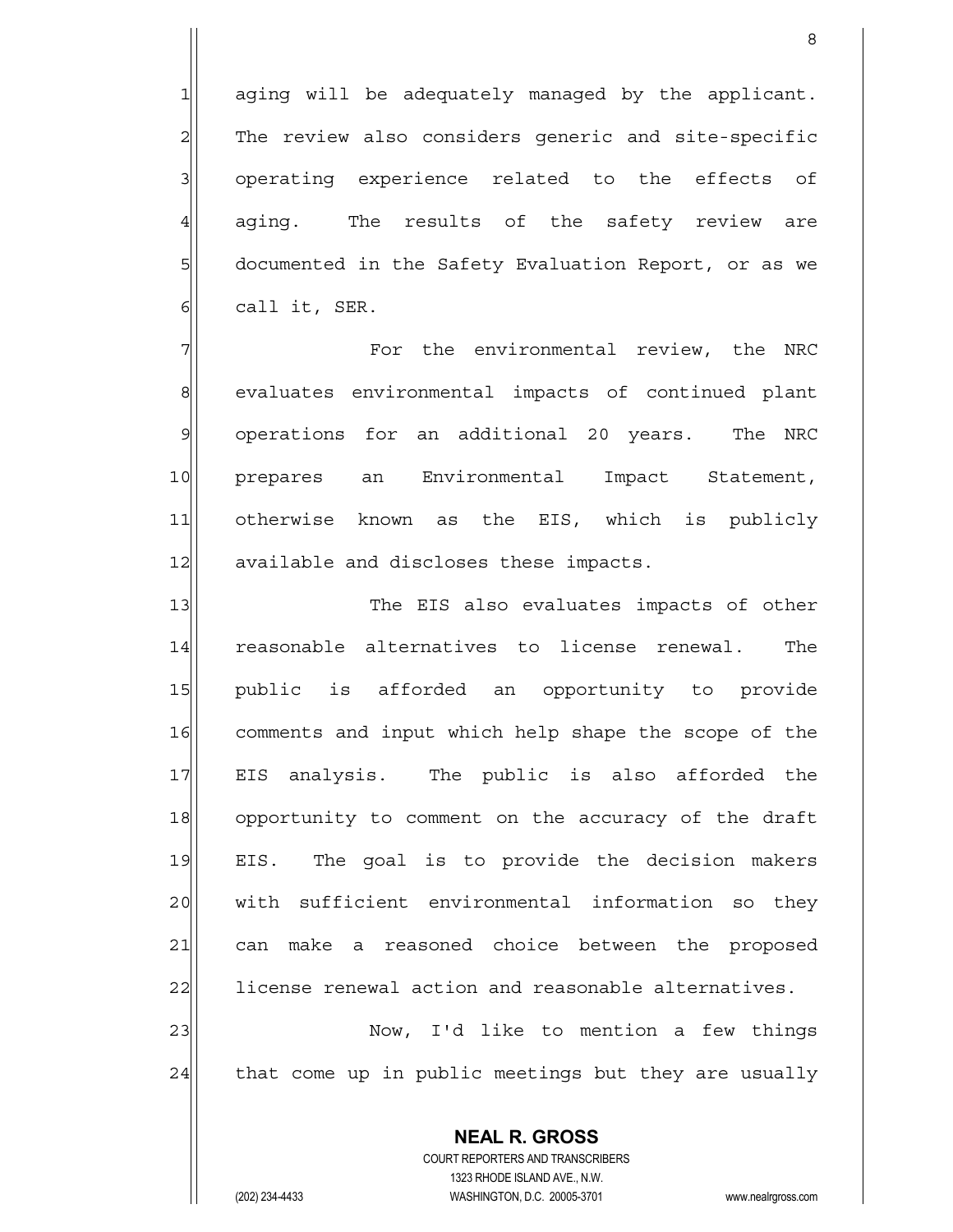$1$  outside the scope of license renewal. However,  $2$  these items are dealt with in an ongoing regulatory  $3$  oversight and they are emergency planning, security 4 and current safety performance as defined by the NRC 5 5 inspection findings, violations, general assessment  $6$  and planning. For specifically at Duane Arnold, the  $7$  link below, which is also in your handouts, is the 8 8 location where you can find the performance of the 9 Duane Arnold Energy Center.

9

10 Now, this diagram illustrates the safety 11 and the environmental review processes. It also 12 features two other considerations in the 13 commission's decision of whether or not to renew an 14 operating license. One of these considerations is 15 the independent review performed by the Advisory 16 Committee on Reactor Safeguards, or ACRS. 17 Statutorily mandated by the Atomic Energy Act of 18 1954, the ACRS is a group of scientists and nuclear 19 safety experts who serve as a consulting body to the 20 commission. The ACRS reviews the license renewal 21 application and the NRC status SER. And the ACRS 22 reports their findings and recommendations directly 23 to the commission.

24 Hearings may also be conducted.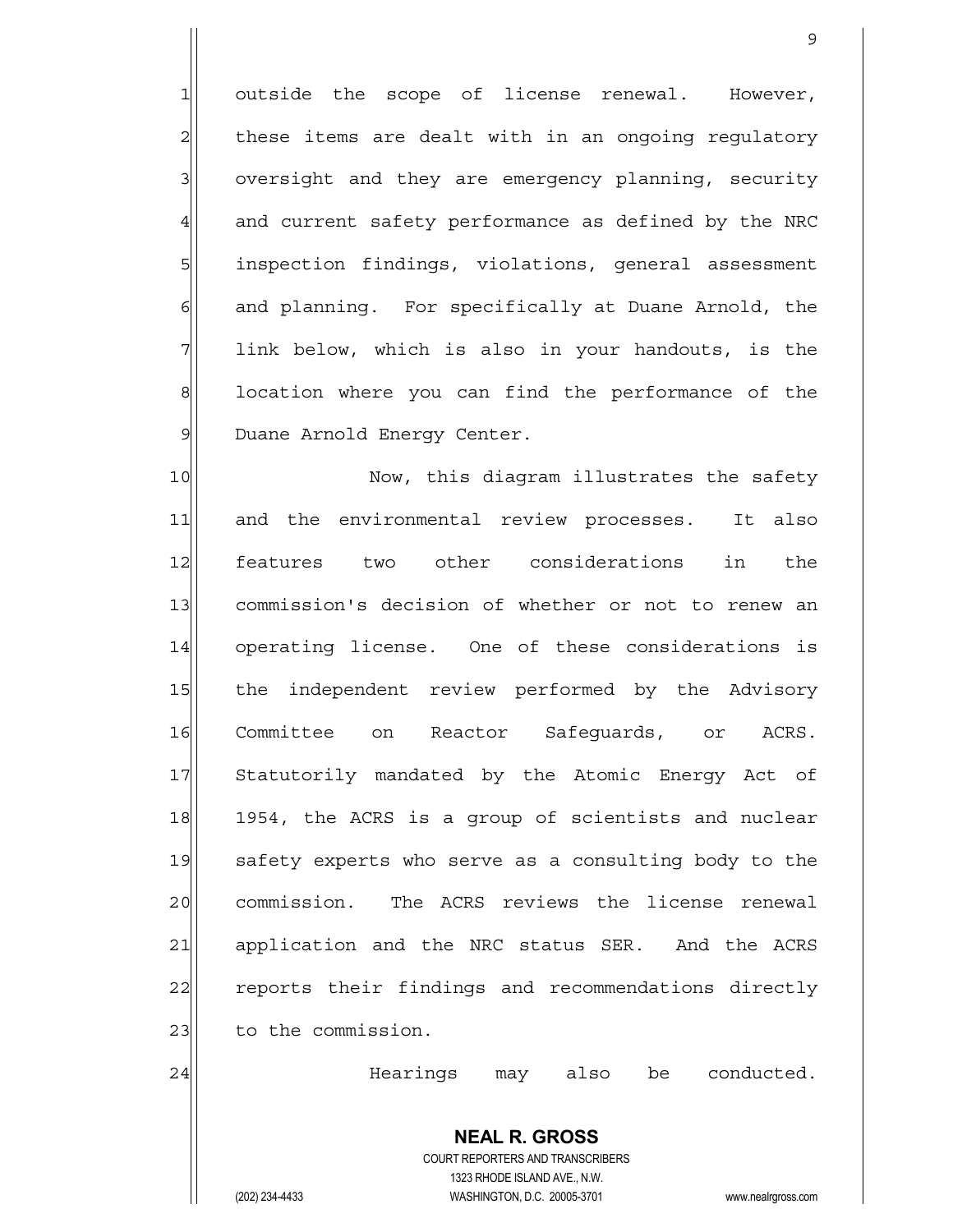1 Interested stakeholders may submit concerns or  $2$  contentions and request a hearing. An adjudicatory 3 | panel from the Atomic Safety and Licensing Board 4 will be established to review contentions for 5 5 5 5 admissibility. If a hearing is granted the 6 commission considers the outcome of the hearing 7 process in its decision making for whether or not to 8 8 issue a renewed operating license.

10

9 | Now, I want to describe the license 10 renewal process in a little more detail. The 11 regulations governing license renewal are based on 12 two guiding principles. To effectively communicate 13 these principles I need to describe a concept used 14 by the NRC. The concept is licensing basis.

15 Now, licensing basis consists of a wide 16 range of design and operational requirements and 17 conditions that must be met for the plant to comply 18 with its operating license. It serves as the basis 19 upon which the NRC originally licensed the plant and 20 to continue to operate, the plant it must conform 21 with its licensing basis.

22 The first principle is that the current 23 regulatory process is adequate to insure that the 24 licensing basis for all operating plants provide and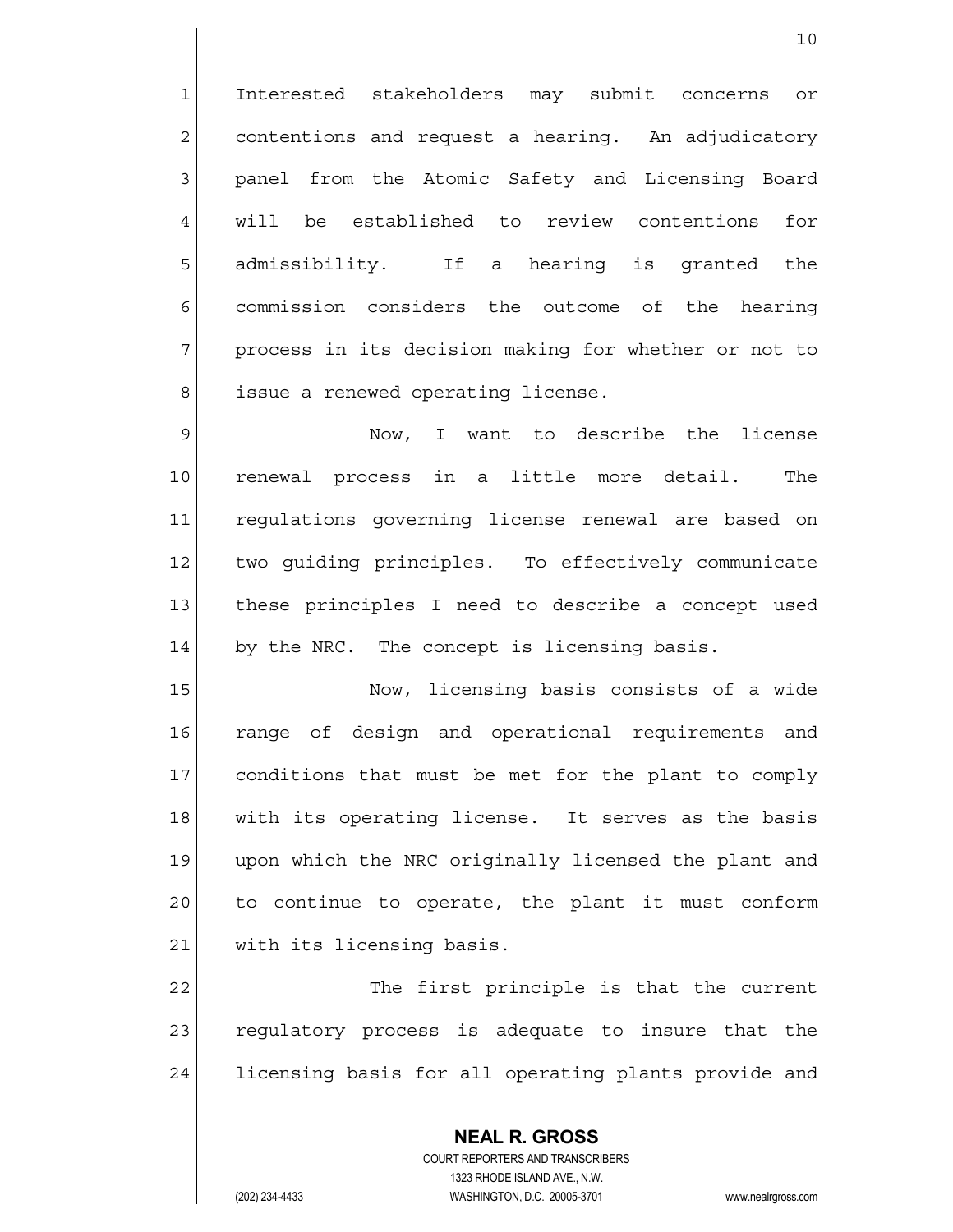$1$  maintain an acceptable level of safety. The second 2| principle is that the current plant's extending 3 licensing basis must be maintained during the 4 renewal term in the same manner and to the same  $5$  extent as during the original license term. In 6 other words, the same rules apply that applied under 7 the current license will apply into the renewal 8 term.

9 | 9 | In addition, a renewed license will 10 include conditions that must be met to insure the 11 aging of structures and components important to 12 safety are adequately managed so that the plant's 13 current licensing basis is maintained during the 14 period of extended operation.

15 The safety review is a very rigorous 16 review. The staff reviews the applicant's license 17 | renewal application and supporting documentation. 18 Now, this review includes an evaluation of new and 19 existing programs and surveillance activities to 20 determine with reasonable assurance that the effects 21 of aging for certain plant structures and components  $22$  will be adequately managed or monitored.

23 and the safety review also includes site 24 audits to verify the technical basis of the license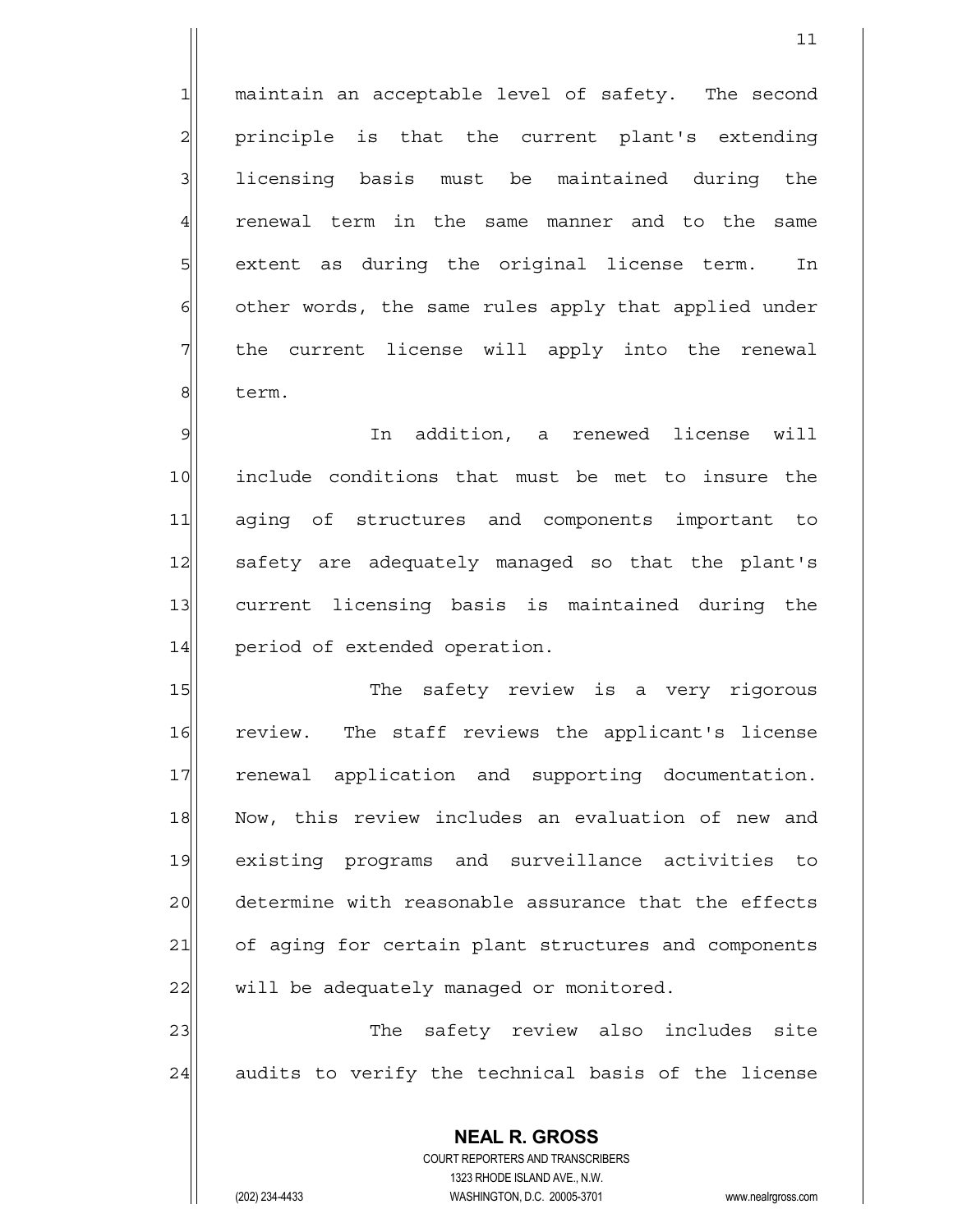12 1 renewal application and to confirm that the 2 applicant's aging management programs and activities  $3$  conform with how they are described in the 4 application. The staff documents the basis and 5 s conclusions of its review in the SER which is 6 publicly available. In addition, a team of 7 specialized inspectors travels to the reactor site 8 6 8 b verify the aging management programs have been 9 implemented, modified or planned consistent with the 10 license renewal application. 11 Finally, I'll mention the ACRS performs 12 an independent review of the license renewal 13 application and SER and makes a recommendation to 14 the commission. 15 Next, I'll turn it over to Charles so he 16 can go over the environmental review and the scoping 17 process. 18 MR. ECCLESTON: Hello. I am the 19 Environmental Project Manager for this proposal and 20 we're now going to turn the lecture over to a review 21 of the environmental process that we're undertaking 22 for this particular project.

23 and 1969 the U.S. Congress passed what 24 has become a very historic and very important act.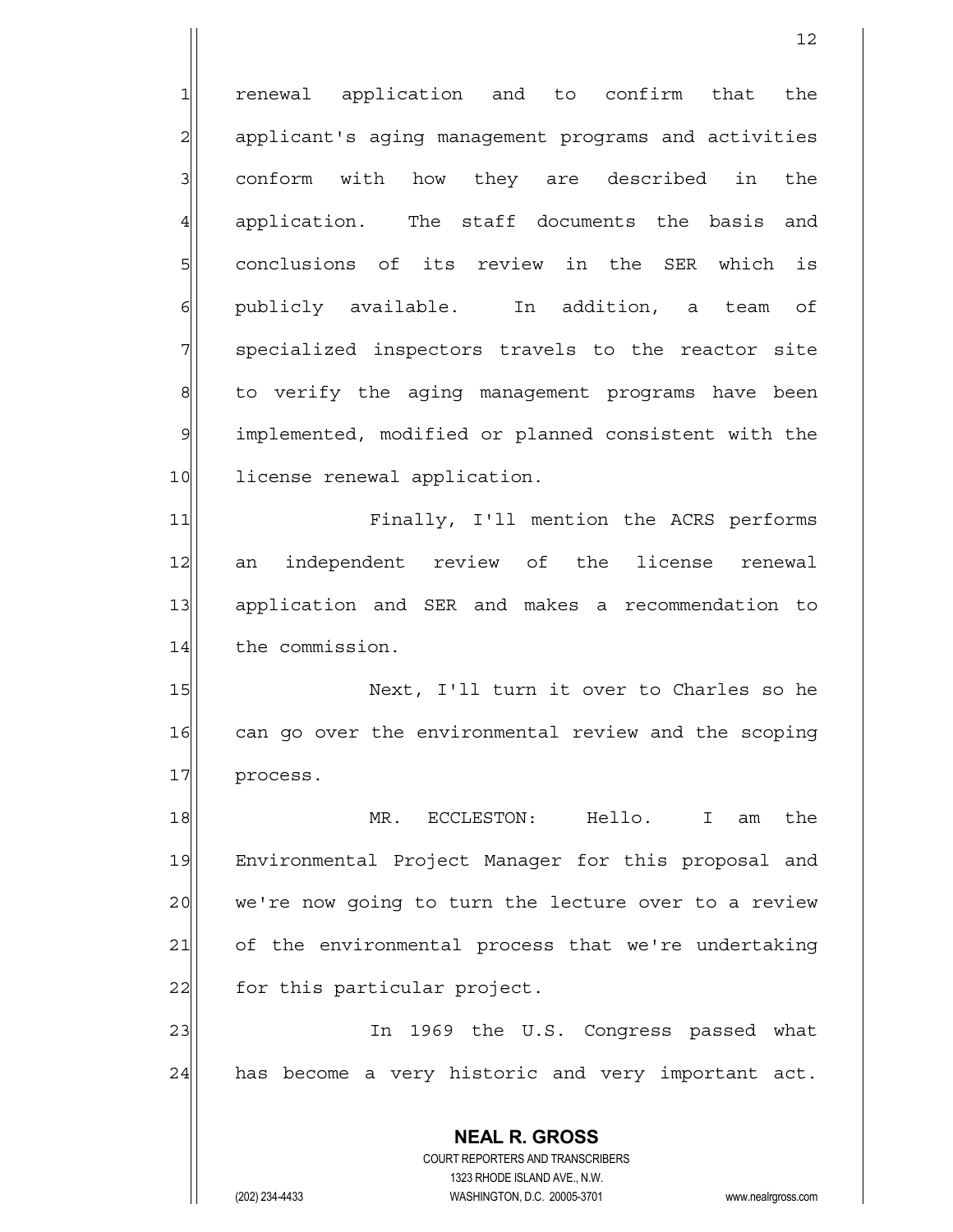1 It was the National Environmental Policy Act of  $2$  1969. It's of such historical significance that now  $3$  over 100 nations around the world have basically 4 | passed an act similar to our original NEPA.

5 SI  $6$  different aspects. First of all, it establishes the 7 basic national environmental policy or the national 8 environmental charter for the entire United States. 9 It was the first major environmental legislation to 10 ever pass -- legislation to ever pass in the United 11 States. Following NEPA, virtually every other law 12 and regulation that we have dealing with NEPA came 13 after the event in its footsteps and it is designed 14 to implement the policy that NEPA set up. So it's 15 important from that perspective, but probably even 16 more so under NEPA it requires that an Environmental 17 Impact Statement be prepared for all major federal 18 actions significantly affecting the quality of the 19 human environment.

20  $\vert$  Now, the NRC has come out and basically 21 said that license renewal projects are projects that 22 need an EIS, so that's why we're here today. I'd 23 | like to also point out something, another interest 24 here. According to NEPA, you must follow an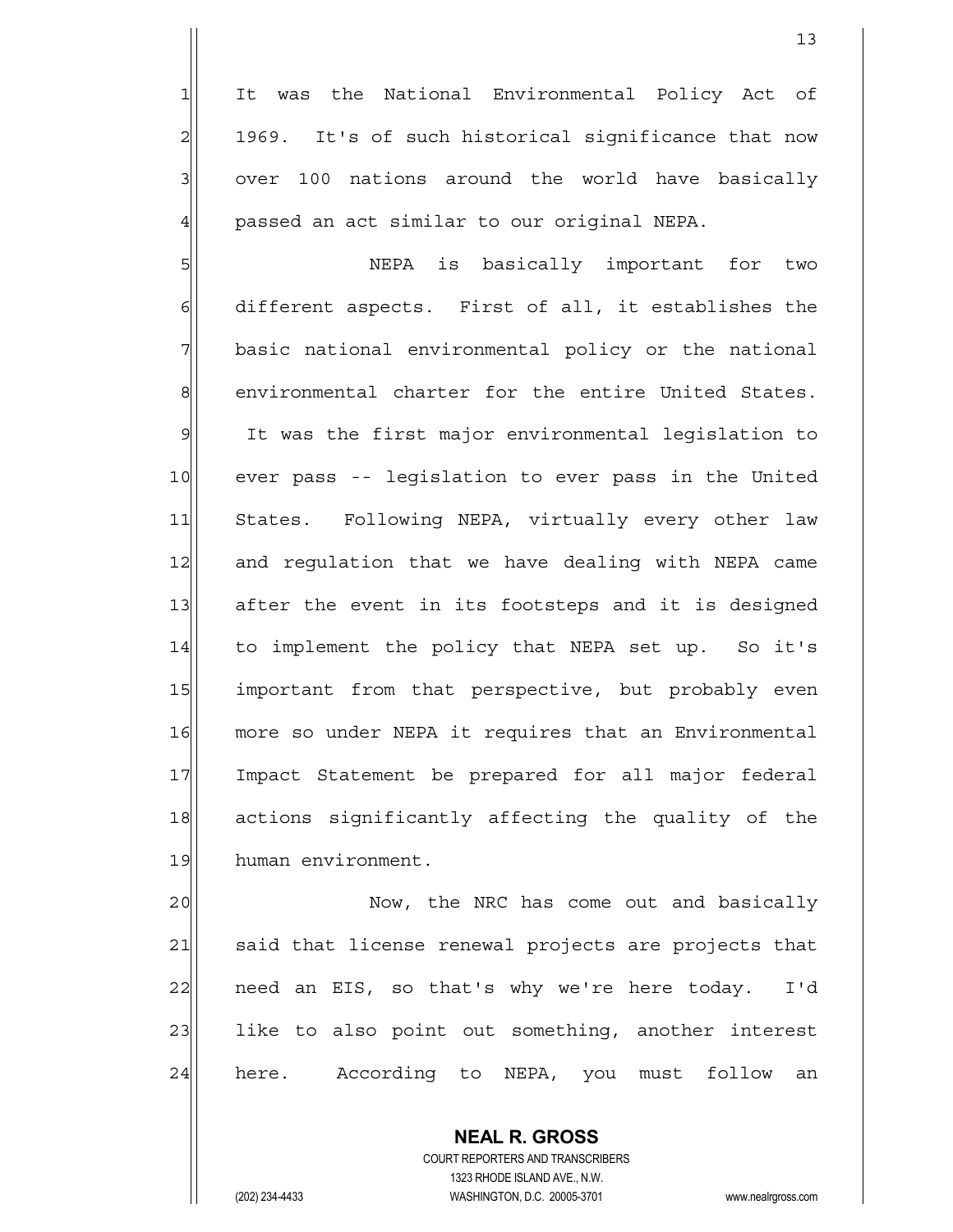1 objective interdiscip linary and systematic process  $2$  in preparing the EIS.

3 Now, let's see why that's important. It  $4$  has to be an objective process. They have to be  $5$  able to stand up to scientific scrutiny. There is  $6$  no room for bias in this analysis. It has to be 7 interdisciplinary. NEPA touches virtually every 8| discipline that somebody could think of from 9 biology, geology, hydrology, economics, sociology. 10 It brings all these disciplines together and these 11 experts in these disciplines prepare the analysis 12 | that goes into the EIS. And it's systematic. And 13 by that it means that the agency must follow a very 14 systematic structured process. It's not a wishy 15 washy process. It has to be a very well thought 16 out, very systematic, very structured process in 17 preparing the EIS. So it's important from that 18 standpoint.

19 19 Under NEPA the EIS must rigorously 20 investigate environmental impacts of the license 21 renewal project and its alternatives. The purpose 22 of the EIS is to inform federal decision makers and 23 to publicly disclose the impacts of the proposal and 24 the reasonable alternatives, including the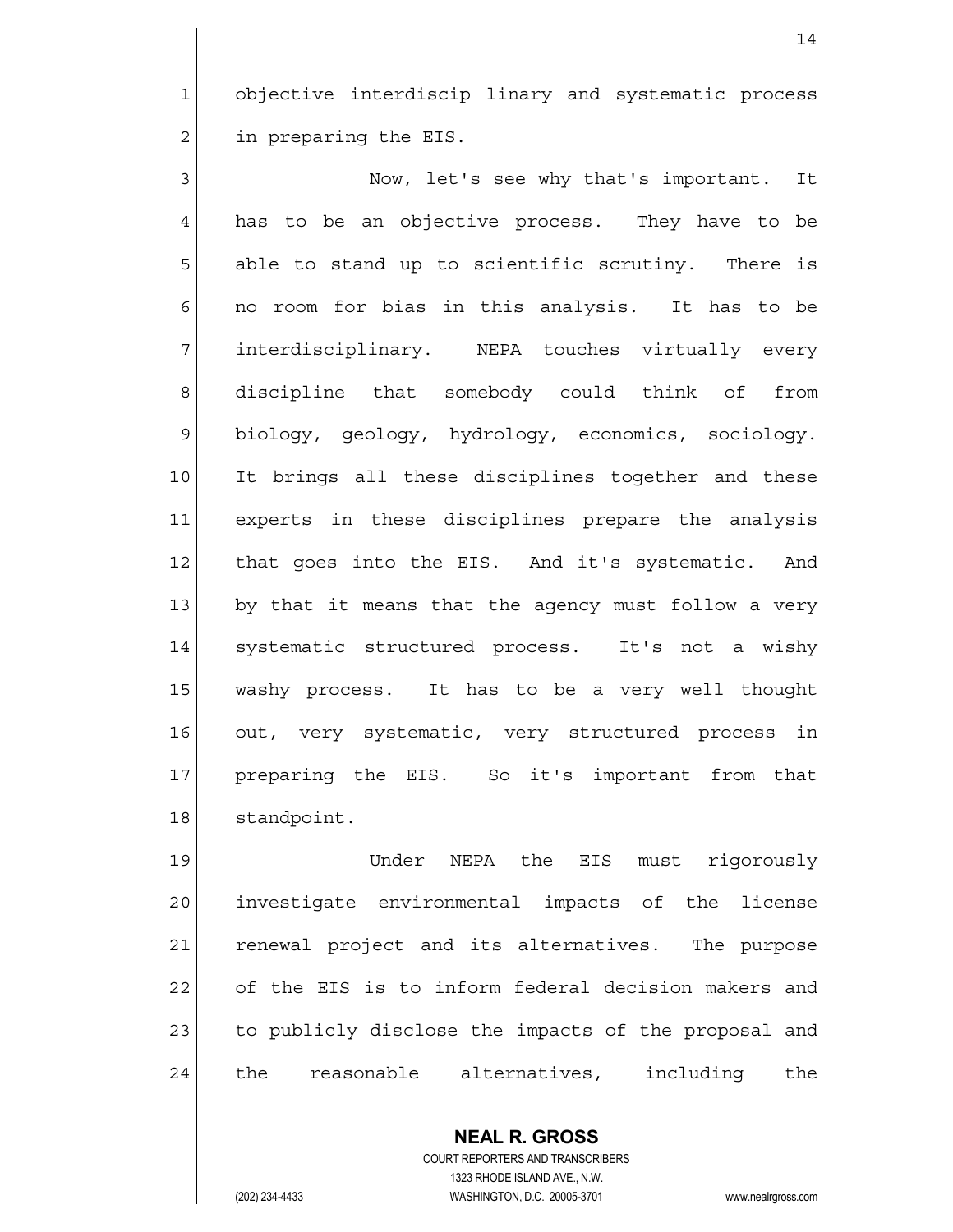$1$  alternative of taking no action at all, which in  $2$  this case would be not renewing the license for the 3 Duane Arnold Energy Center. Those have to be 4 evaluated.

5 SI SINGLE is a simplified schematic of a 6 basic EIS process. It's actually in reality quite a  $7$  bit more complicated than this, but this shows the 8 basic most important aspects of preparing the EIS. 9 Note that the yellow blocks here is where the public 10 has the opportunity to become involved in the 11 process, provide comments, provide input, review the 12 documents and basically get engaged in the process. 13 | NEPA is a very open process.

14 Now, the EIS process starts with 15 issuance of a Notice of Intent. That's an NOI. 16 That kicks the EIS process off. Once the NOI is 17 published in the Federal Register, we begin a public 18 scoping process, right here, and included in that 19 public scoping process is a public scoping meeting, 20 which is why we're here today. This is it.

21 The purpose of the scoping process is to 22 solicit public comments and public input in terms of 23 what the public views as important in terms of  $24$  shaping the scope of the EIS that will be prepared.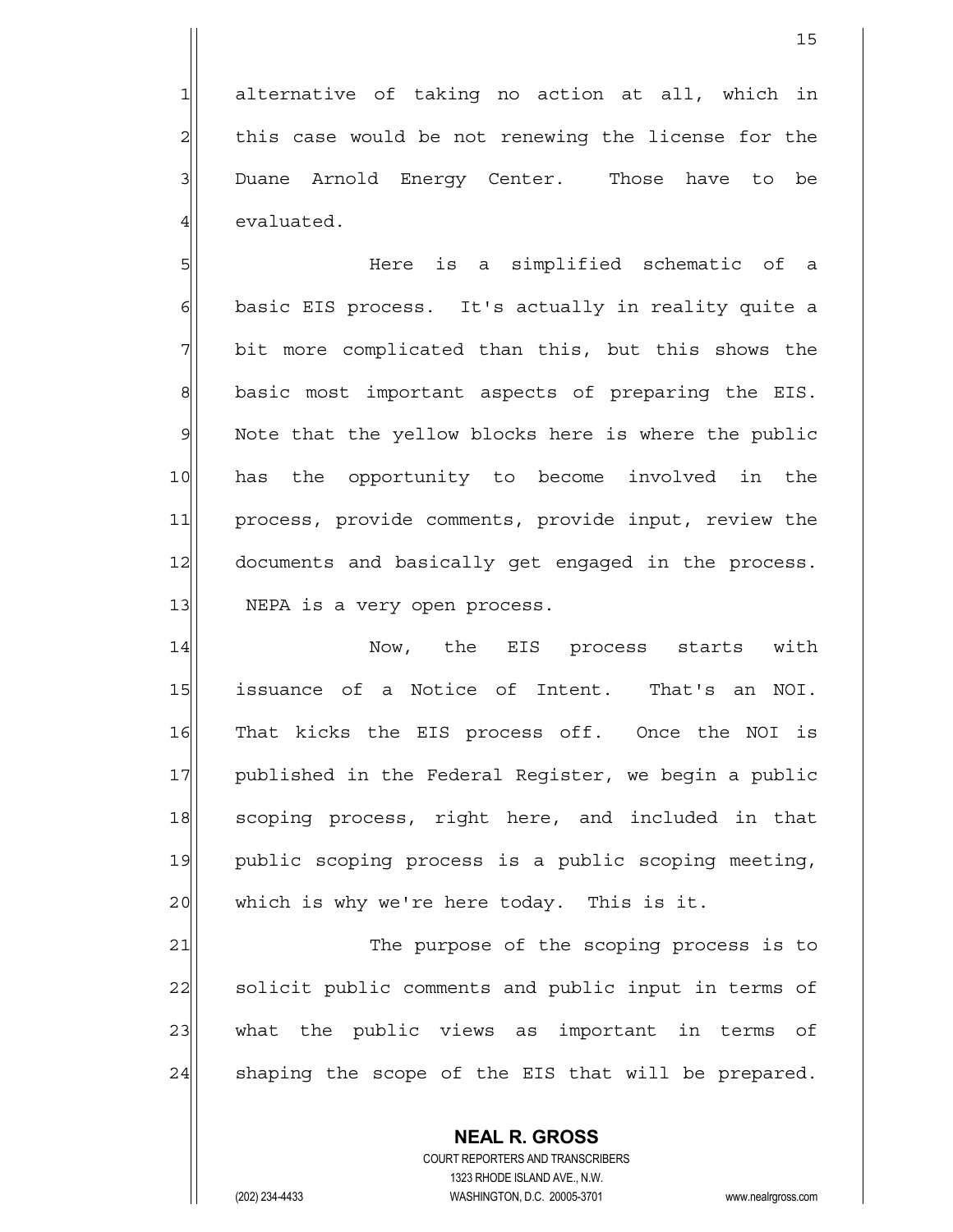So the public has, and that's what we're, like I  $2\vert$  said, that's what we're here today to do. And then until May 25th, that's what we're going to be doing is interacting with the public, trying to find out what the public thinks is important to put into this  $6$  EIS.

 $7$   $7$ 8 8 s hen we move down and we prepare a draft 9 Supplemental Environmental Impact Statement, and 10 I'll explain what I mean by supplemental. Don't get 11 hung up on that right now. I'll explain that in a 12 couple of slides as to why they're saying it's a 13 | supplemental EIS.

14|| But we prepare the supplemental EIS and  $15$  then after we prepare it, we issue it to the public. 16 It's publicly issued. The public has the ability 17| to take a look at the EIS and provide comments and 18 feedback. If they don't agree with the conclusions 19 in the EIS or if they don't agree, or if they think 20 it's not adequate or didn't cover something, that's 21 the public's opportunity to provide input. That 22 input is addressed by the NRC and the input is used 23 to prepare the final EIS.

24 The final EIS is again sent back out.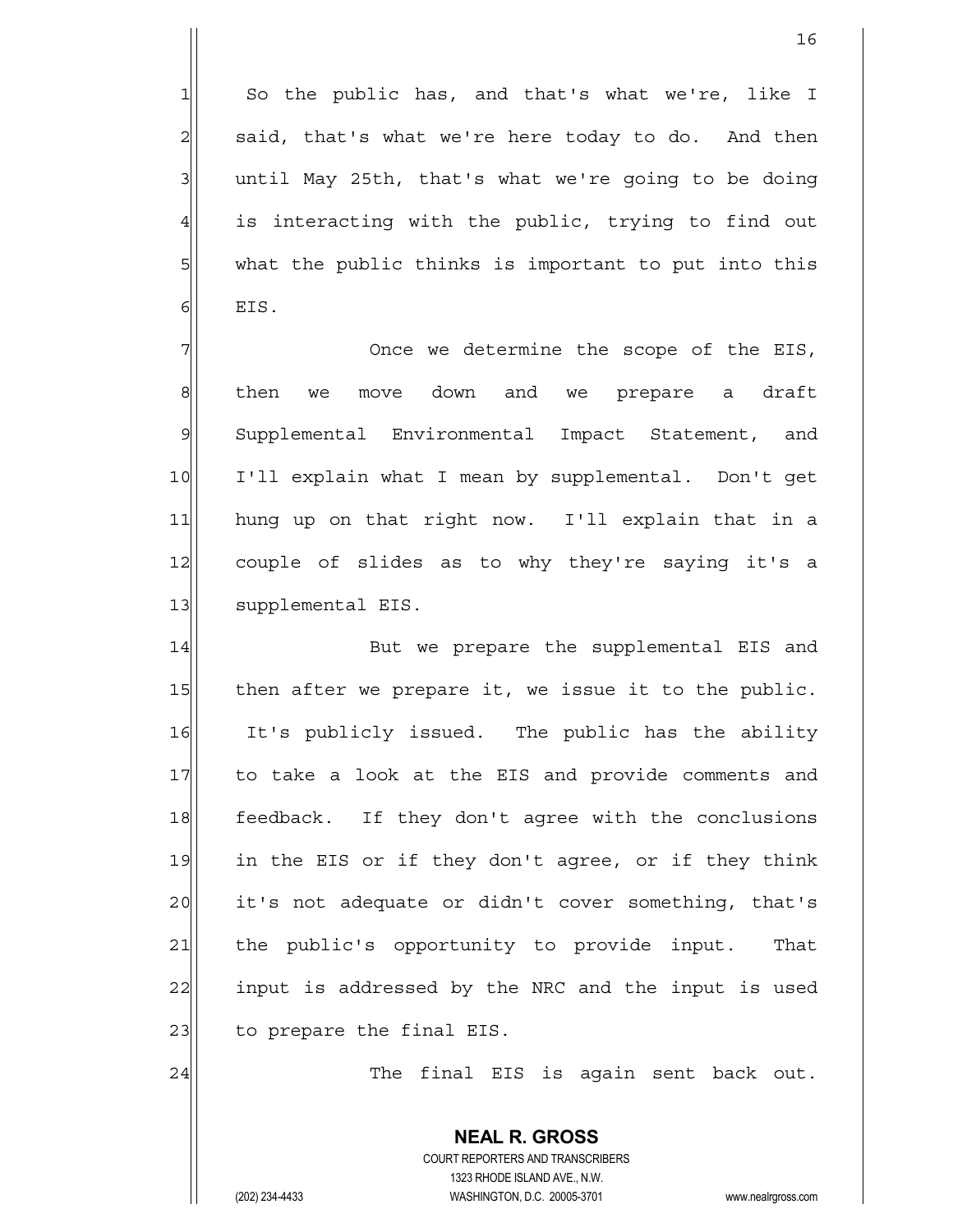1 It's publicly issued. Again, the public has an  $2$  opportunity to review that final EIS and basically  $3$  see what it says. And then from that point the  $4$  agency, in this case the NRC, publishes a Record of  $5$  Decision, or ROD. That is where the agency using  $6$  the EIS and other factors that they believe is  $7$  important in reaching the decision, that is where  $8$  they document that in a publicly available ROD, so 9 the public can see what the decision is. And only 10 then can the agency do any action or anything in 11 terms of or related to the proposal to re-license 12 the Duane Arnold Energy Center.

17

13 I I think the most important thing here 14| that I want to put out there is this is a very 15 Systematic process. A lot of steps go through this 16 and no decision, no decision at all regarding the 17 proposal can be made until we reach this step at the 18 end of the process. And no action with respect to 19 re-issuing the license or denying the license, for 20 | that matter, or any other alternative that the NRC 21 might choose to do, can be taken until we've gone 22 through this entire process.

23 The purpose of this meeting, and I think 24 this is really important because sometimes people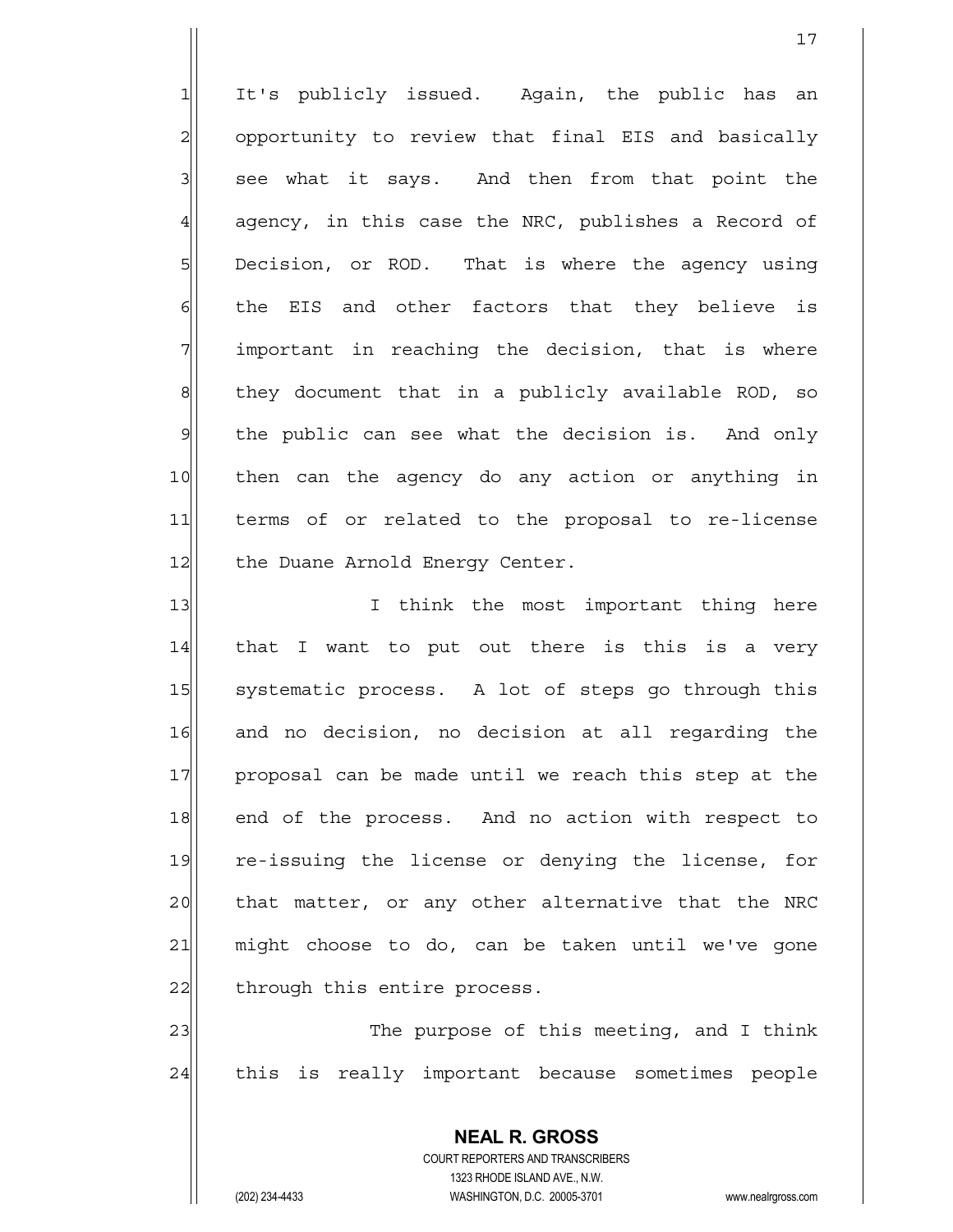$1$  get the wrong idea about the public scoping meeting,  $2$  the purpose of this meeting is not to make a 3 decision regarding the proposal for a prospective 4 license renewal. Instead, the purpose is to solicit 5 public input, public comment regarding the scope of  $6$  the EIS. And again, I want to emphasize that EIS  $7$  will then be used once it's done, gone through 8 | public review, and making the final decision 9 regarding the renewal of license application.

10 So what we are particularly interested 11 in in this meeting and during the entire public 12 scoping process, which will run through May 25th, is 13 determining what the public believes is the scope of 14 actions they want to see in the EIS. What is the 15 scope of the basic impacts and issues they want to 16 see evaluated in the EIS, and what are the 17 | particular alternative and mitigation measures that 18 they want to see in the EIS. This is basically what 19 we're trying to pan in on at today's meeting here.

20 I think it's important just to take a 21 moment and talk about this GEIS and this SEIS. Back 22 in 1998, the NRC was doing re-licensing projects and 23 they decided that what they wanted to do was look at 24 all the licensing projects that are worked on and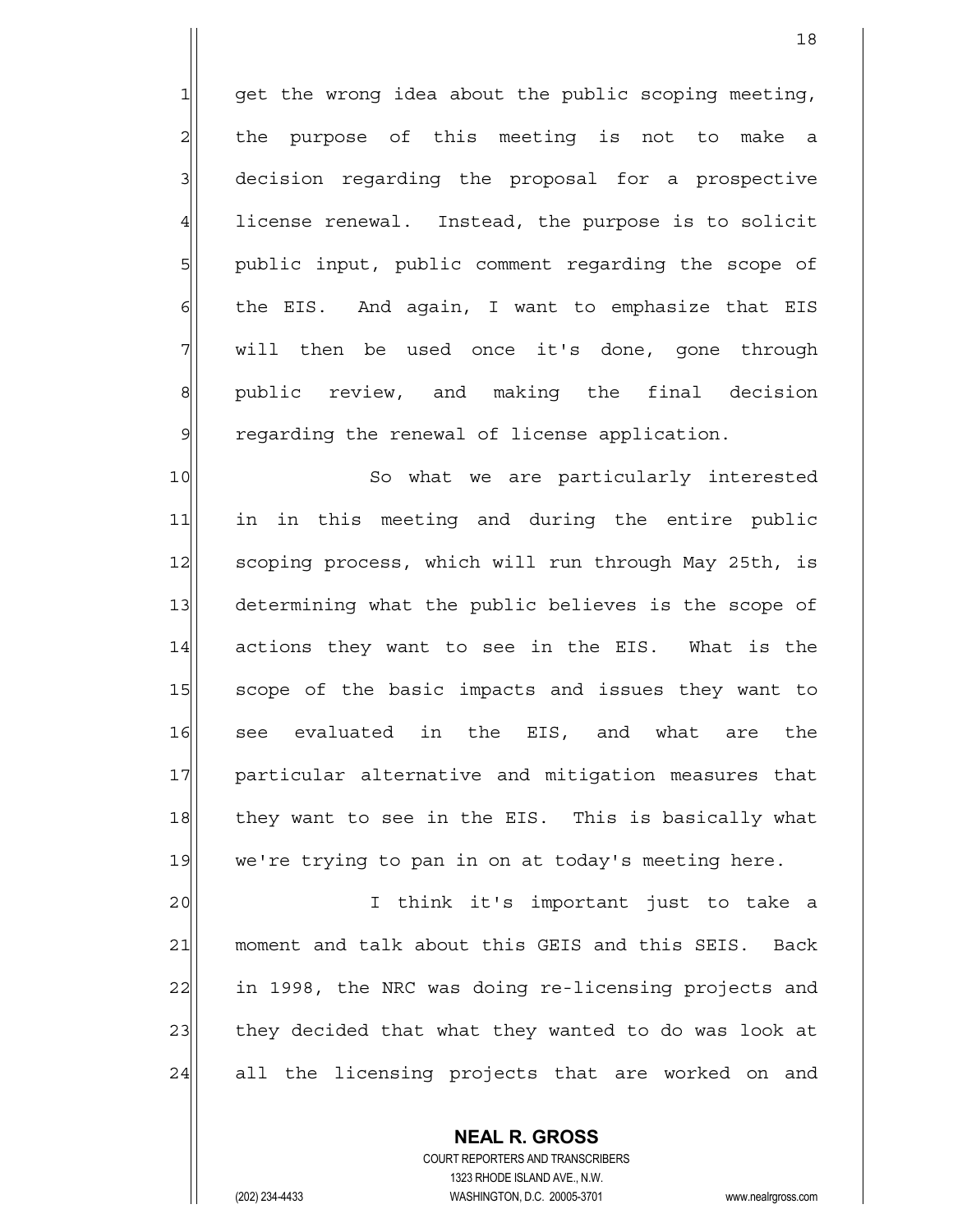$1$  try to get a common set of impacts that they could 2 make common conclusions about that would be 3 applicable to all re-licensing projects. They found 4 69 different impacts where they could make basically 5 | general conclusions that would be applicable to any  $\delta$  kind of re-licensing project. The put it into this 7 GEIS, this Generic EIS.

8 8 What we are preparing for the Duane 9 Arnold is a Site-Specific Supplemental EIS, and we 10 say supplemental because it's supplementing the 11 conclusions that were printed to the Generic EIS. 12 And the NRC will basically be looking at evaluating 13 any new or significant information concerning the 14 | general conclusions reached in the GEIS. So this is 15 | how these two EIS's interface and interrelate with 16 one another.

17 Now, in addition to the scoping process 18 and the scoping meeting that we're having today, in 19 addition to that, to supplement that the NRC also 20| goes out and consults with federal, state and local 21 agencies. And examples of this would be like the 22 Fish and Wildlife Service, the National 23 Oceanographic and Atmospheric Administration, the 24 U.S. Environmental Protection Agency, as well native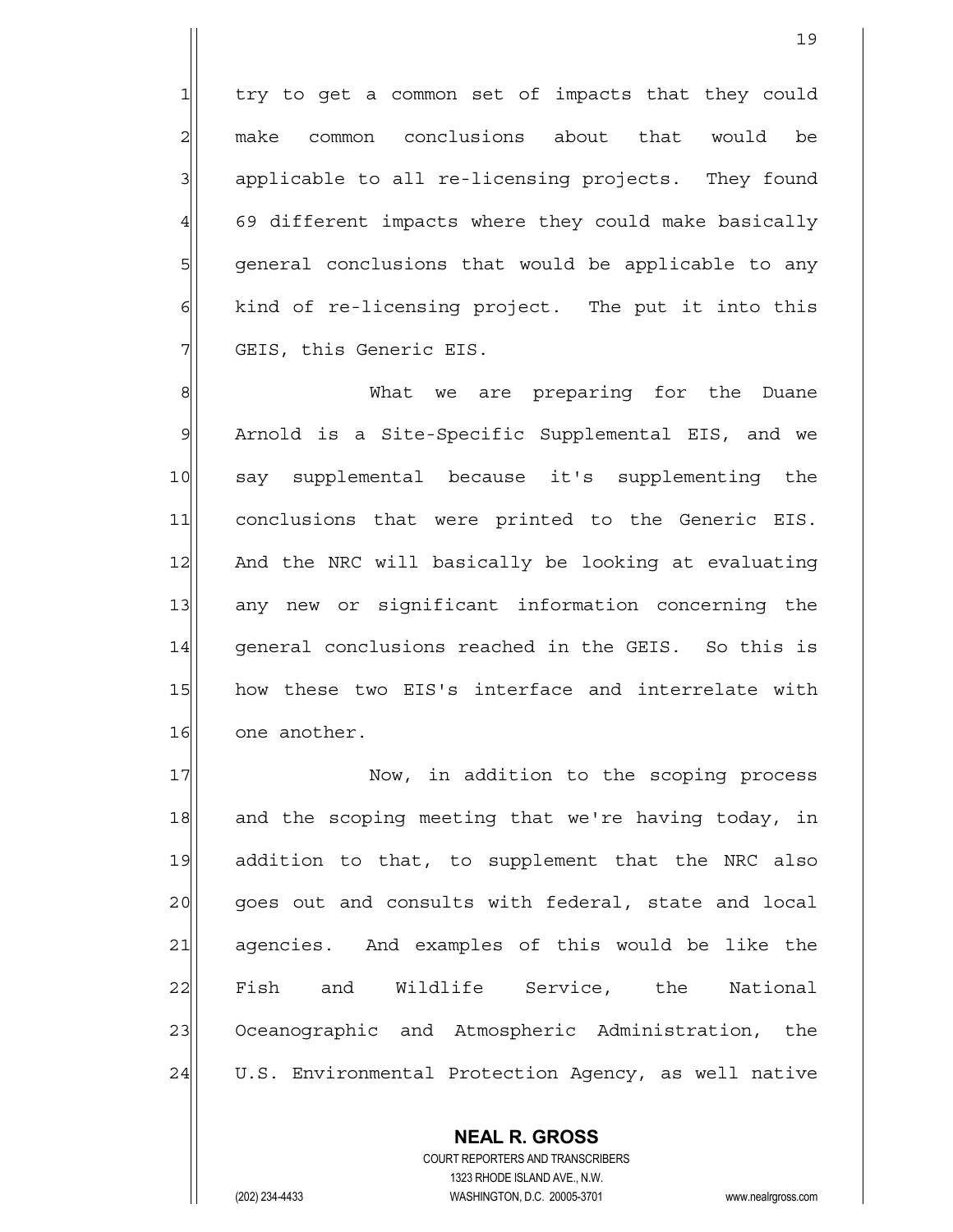$1$  American tribes that could be potentially affected  $2$  by this project.

3 | We go out and consult with them and then 4 along with, or the input we receive from these 5 consultations and scoping comments that we're  $6$  receiving, like from the meeting today, we take all  $7$  that stuff and that is used to determine the focus  $8$  of what's going to be going into that EIS.

9 9 In this case, it's been very common that 10 we're going to be looking at impacts to just a 11 diverse array of different kinds of impacts and 12 issues that affect people and the environment, 13 everything from fish and wildlife impacts to air and 14 | water resource impacts, impacts to historical and 15 cultural resources, human health impacts, land use 16 impacts. And then there's also social economic 17 impacts, which are often very important to the local 18 citizens in a project like that.

19 and in terms of the social economic 20 impacts we're going to be looking at the impact on 21 taxes, community development, social impacts, 22 environmental justice impacts, and then a host of 23 other impacts or issues that we feel is important in 24 weighing the final decision as to which action we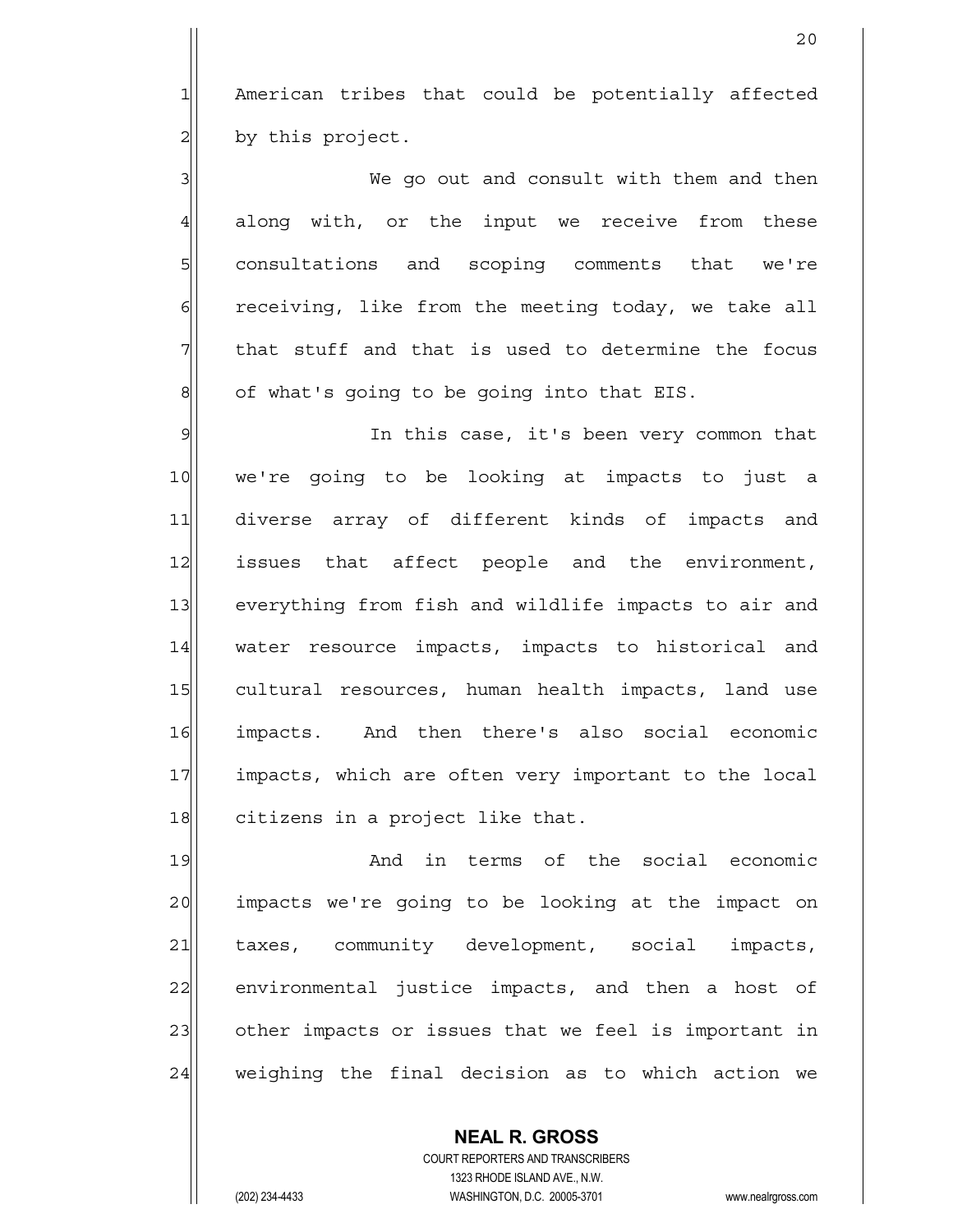$1$  want to take.

2 | So what we're basically asking here is  $3$  to get input. What are the common issues that you 4 believe the EIS should focus on? What are the local 5 senvironmental impacts or issues that should be  $6$  examined in the EIS? What reasonable alternatives  $7$  or mitigation measures are appropriate for this 8 8 8 area? That's the kind of input we're trying to 9 receive from this scoping meeting.

10 This basically is important because the 11 entire process is a decision making process. And 12 this shows how everything comes together to reach an 13 ultimate decision. Here we are, right up here at 14 the top, we're in this area right here. We're 15 trying to determine the scope of the EIS. Once we 16 determine the scope of the EIS, that will be the 17 entry to the preparation of the Supplemental 18 Environmental Impact Statement.

19 And once the Supplemental Environmental 20 Impact Statement is complete, the conclusions and 21 | the information will be used by NRC in making a 22 decision about the license renewal. But that's not 23 the only things or factors that lead into the 24 decision. That's a key principle part of it, but in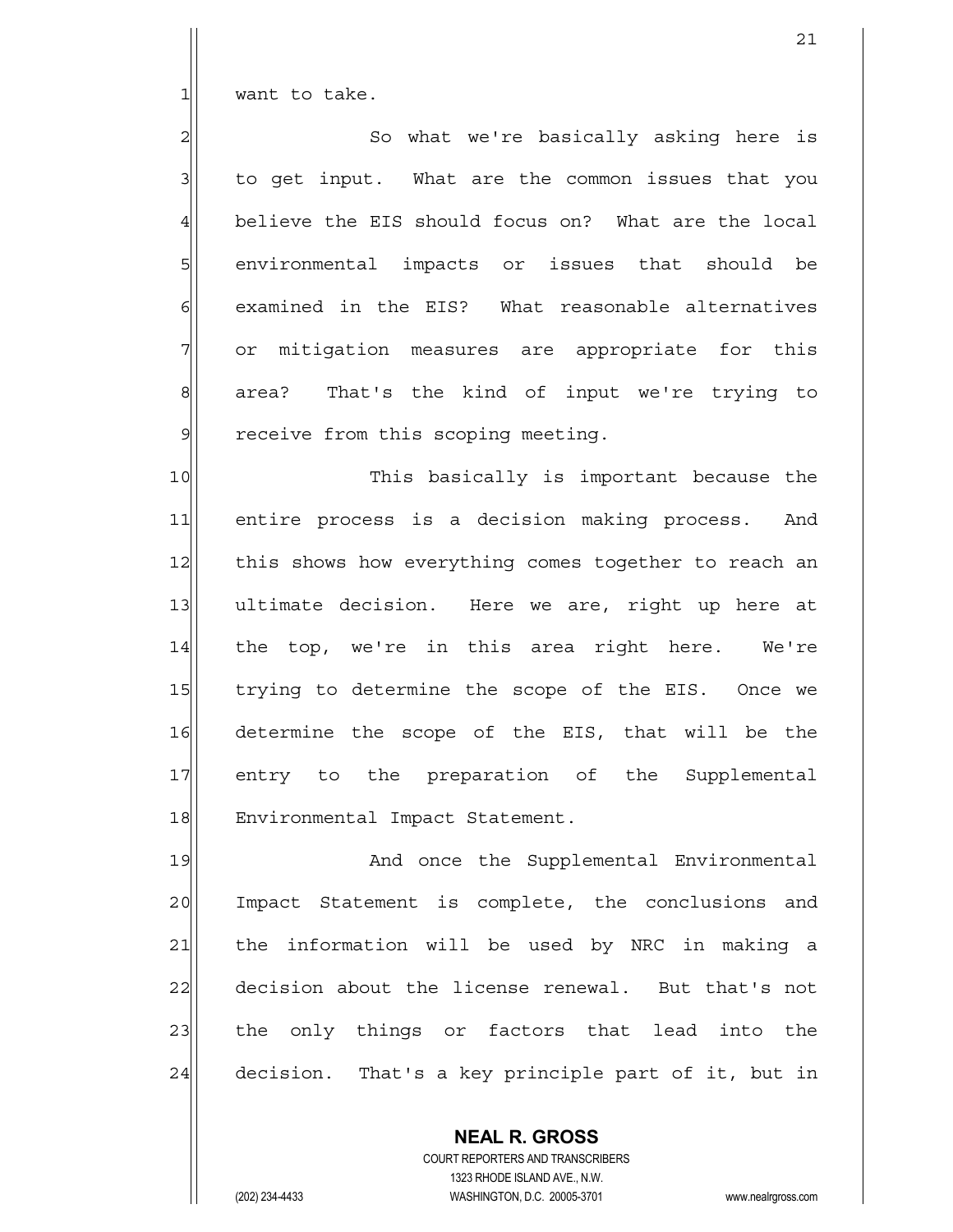1 addition to that as Maurice was talking about, 2 all there's going to be a very rigorous Safety 3 Evaluation Report. The information from that will  $4$  feed into the decision.

5 SI  $\delta$  inspections. Information from that will feed into  $7$  the decision. The license renewal application that 8 was prepared by the applicant will provide 9 information that will lead into the final decision. 10 We also have an independent Advisory Committee on 11 Reactor Safequards that will provide information, 12 possibly recommendations which again, feed into the 13 final decision. All this information is coming 14 together to help and assist the NRC in making the 15 wisest possible decision, the most informed decision 16 possible.

17 So in addition to receiving comments 18 here at the scoping meeting, there's three other 19 ways you can provide comments to us, and this is in 20 your handout. You can provide it by mail. The 21 address is in your handout. You can provide 22 comments by e-mail, this e-mail address there. If 23 you happen to be in the Washington, D.C. area 24 walking down the street, you can stop into the NRC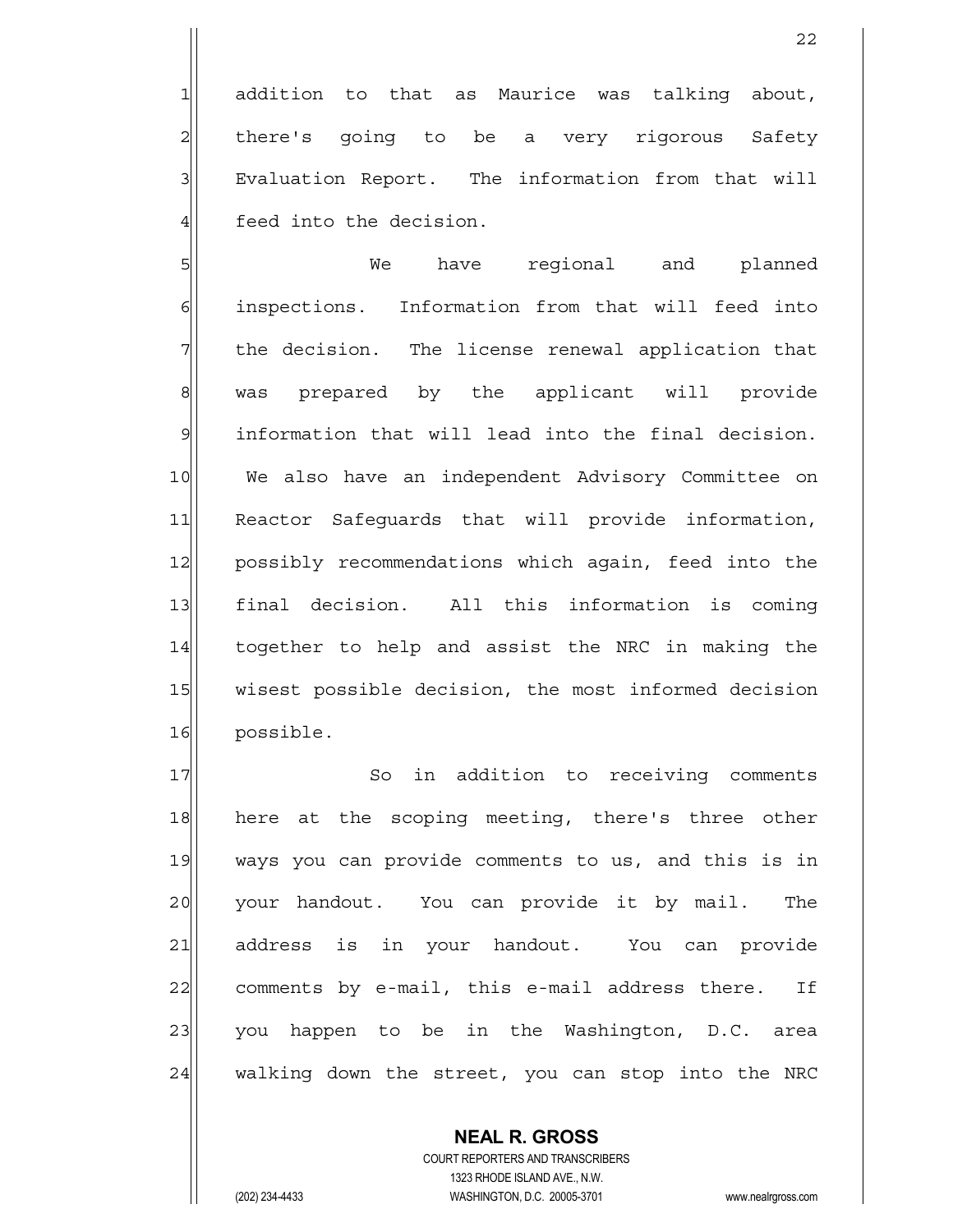1 office and hand deliver comments right there.  $2$  Comments should be submitted by May 25th of this 3 year.

 $\frac{4}{1}$  This is a table, a matrix of some of the  $5$  key dates on the EIS schedule that you may or may  $6$  not find important or they might affect how you want  $7$  to interface into the process. I'm not going to 8 belabor on this table. It's in your packet, but 9 | there are the dates if you have any questions about 10 the dates.

11 Finally, additional information. If you 12 want additional information you can contact Maurice 13 Heath at this number here. Again, it's in your 14 handout, or myself at this number. We have also put 15 pertinent files, pertinent manuals and documents on 16 file with the Hiawatha Public Library. You can go 17 there. And pertinent documents will also be put 18 onto the NRC's website. So there's an area if you 19 want to get more information about this proposal, 20 there's where you go.

21 and with that, I guess I'll turn it back 22 over to you, Maurice.

23 MR. HEATH: Thank you. Now, with that 24 I'd like to open it up. Does anybody have any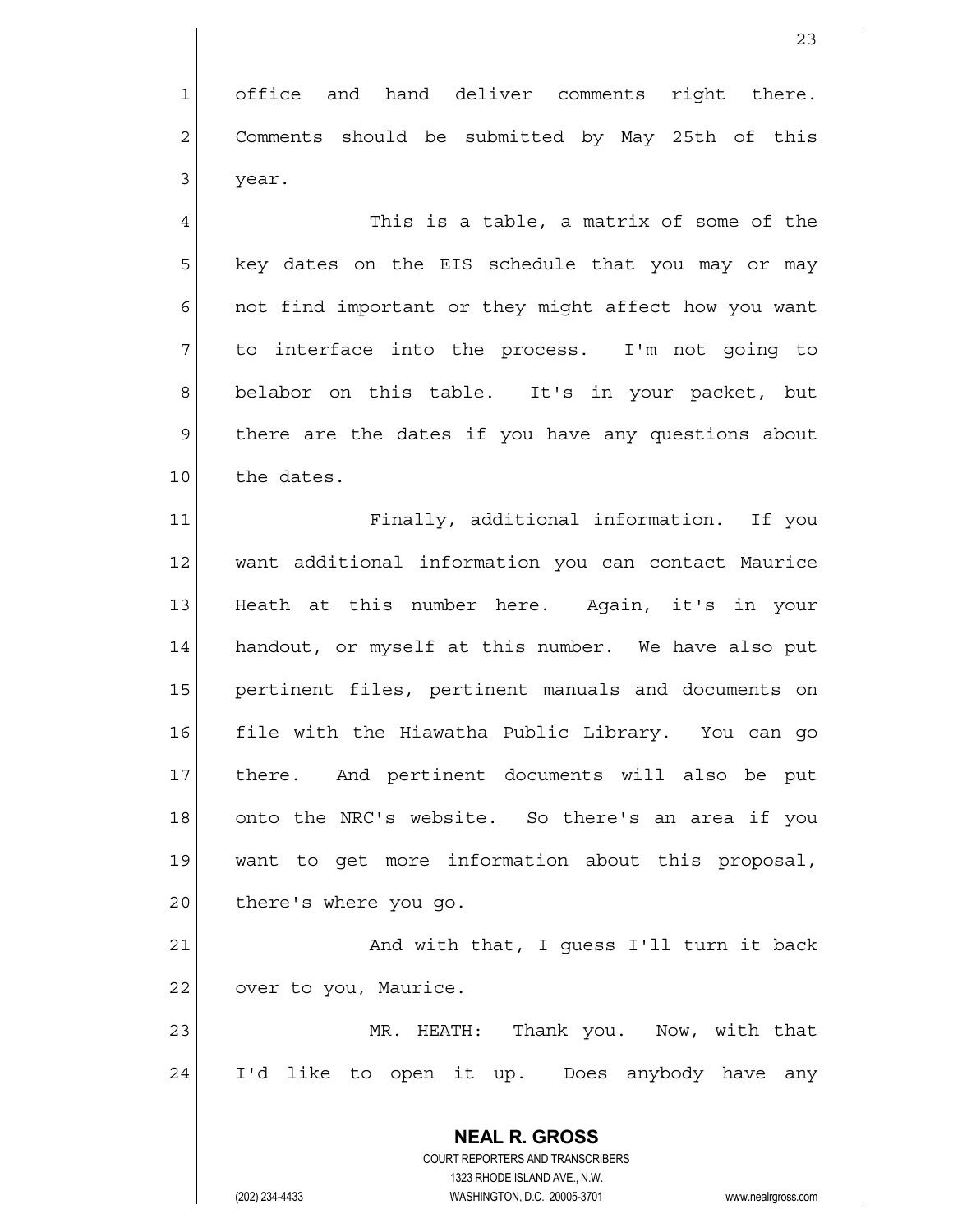$1$  questions they would like to ask?

2<sup>|</sup> (No response.)

3 | 3| One thing to note, if you do have 4 questions or maybe you come up with questions later,  $5$  we have this, what we call FAQ, Frequently Asked  $\delta$  Questions. It's on the side table. It will be to  $7$  your left over there.

8 8 Seribe Reflex and tew copies. I'll describe 9 one. It's full of questions and answers that we 10 usually get, typically get at some of these scoping 11 meetings. So just grab one on your way out just for 12 reading material if you want. And if you run out, 13 please just let me know so I can get an address and 14 get you a copy of it.

15 Well, if we don't have any questions 16 then we'll move on to the comment period. We have 17 one speaker here registered to speak.

18 MR. BROWN: I'm the only one? 19 MR. HEATH: Yes, so far, and if anybody 20 else does, I still ask for you to sign the list and 21 after Mr. Brown is finished, actually can you speak 22 into the microphone? First just state your name and 23 spell it. And also for the scoping comment period,  $24$  we usually ask to just bear with no more than 10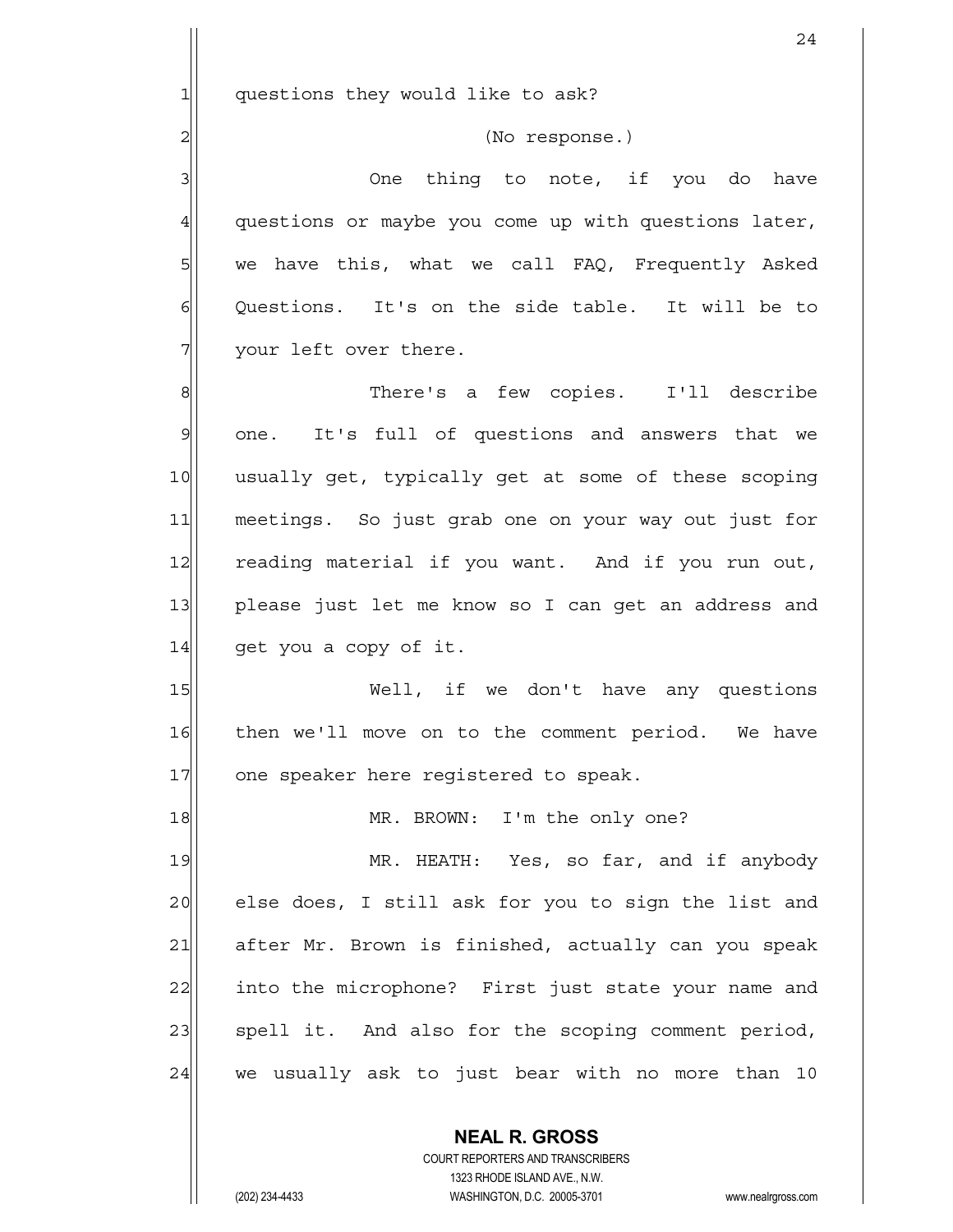1 minutes for your comments just in case we do have  $2$  somebody else that changes their mind and wants to  $3$  speak. Thank you, go ahead.

4 MR. BROWN: Thanks. My name is Bennett  $5$  Brown, B-e-n-n-e-t-t, last name is Brown, like the  $6$  color. I live in Iowa City. I teach high school 7 physics in Solon. I studied physics at MIT. I've  $8$  worked in a reactor briefly, and I'm not afraid of 9 nuclear reactors but I don't feel that this 10 particular one should be renewed. I do acknowledge 11 it's got an excellent staff and I support your jobs, 12 and I think that the money spent at the reactor on 13 employment could be better spent with a better 14 source of energy and I'd like to mention what I'd 15 like to see the SEIS include in terms of impacts and 16 alternatives.

17 Specifically, the Department of Natural 18 Resources and the state of Iowa assessed the state's 19 wind resource and concluded that the state of Iowa 20 developing only class 4 jacobs sites. These are 21 currently developable at two and-a-half cents a 22 kilowatt hour, would produce six times as much  $23$  electricity as needed by the state of Iowa.

24 The Midwest Independent Systems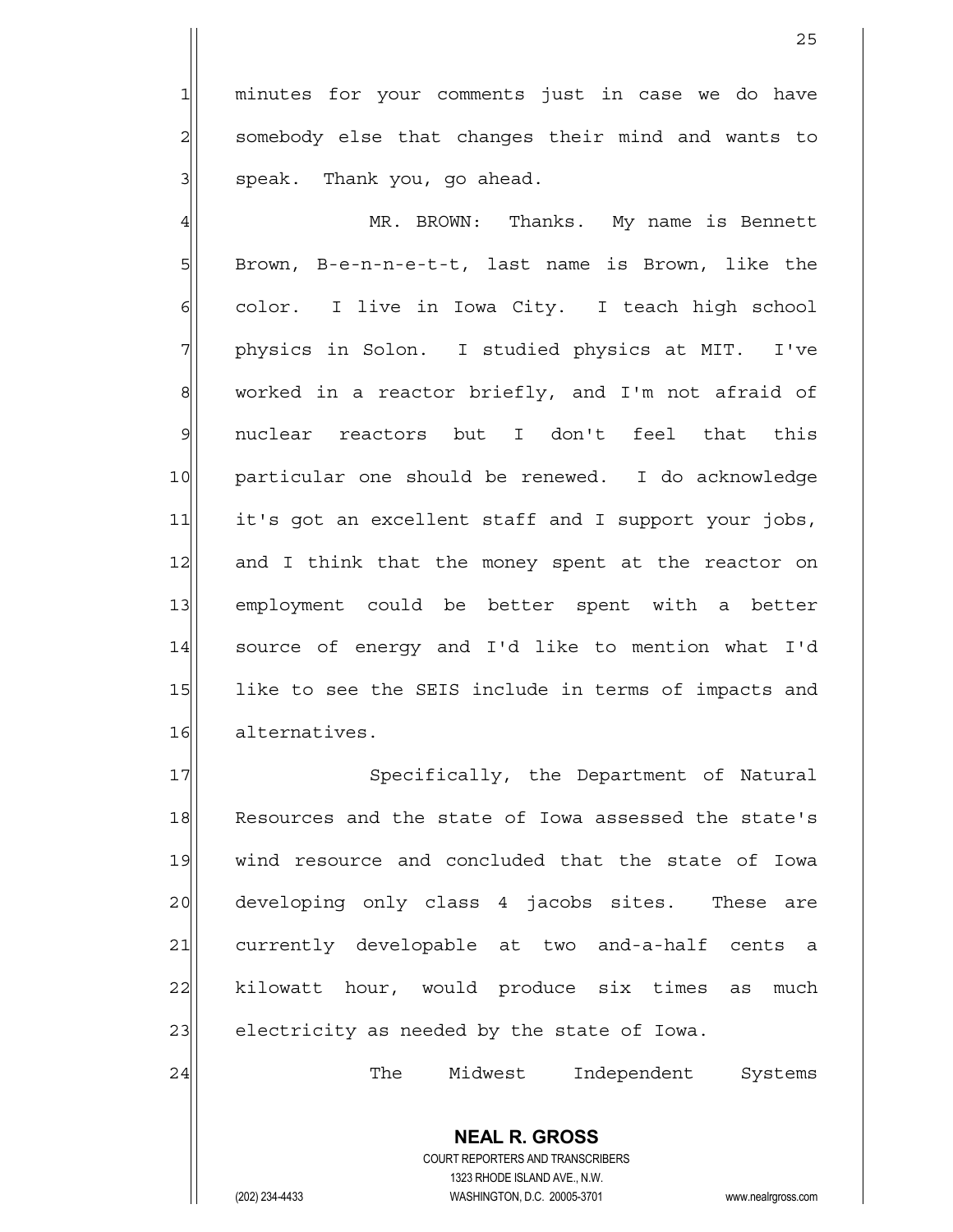1 Operators as well as other utility grid operators  $2$  have studied how much wind penetration the grid  $3$  could sustain given the variability of the wind and  $4$  concluded that we could provide 15 to 25 percent of 5 our electricity from wind without any alterations in  $6$  the existing grid. So the percentage of electricity 7 | produced in the state of Iowa from Duane Arnold 8| could easily be replaced by wind turbines with  $9$  existing technology and existing market support.

10 The second thing that I'd like to see 11 | that the SEIS addresses is the effect on employment 12 decommissioning. As I see it, this is not a 13 question of whether to extend the life of the plant 14 by 20 years but rather a question as to whether to 15 decommission it in 2014 or 2034. And so the 16 question is is when would we rather have the jobs 17 provided necessary to decommission this plant and 18 construct a renewable source, or at least some other 19 source of electricity whether that's a new nuclear 20 plant or a new coal plant or wind plants. And the 21 Congress requires that the operators of this nuclear 22 plant provide  $$359,000,000$  in a trust fund by 2014.

24 That money spent beginning in 2014 to

 **NEAL R. GROSS** COURT REPORTERS AND TRANSCRIBERS 1323 RHODE ISLAND AVE., N.W. (202) 234-4433 WASHINGTON, D.C. 20005-3701 www.nealrgross.com

23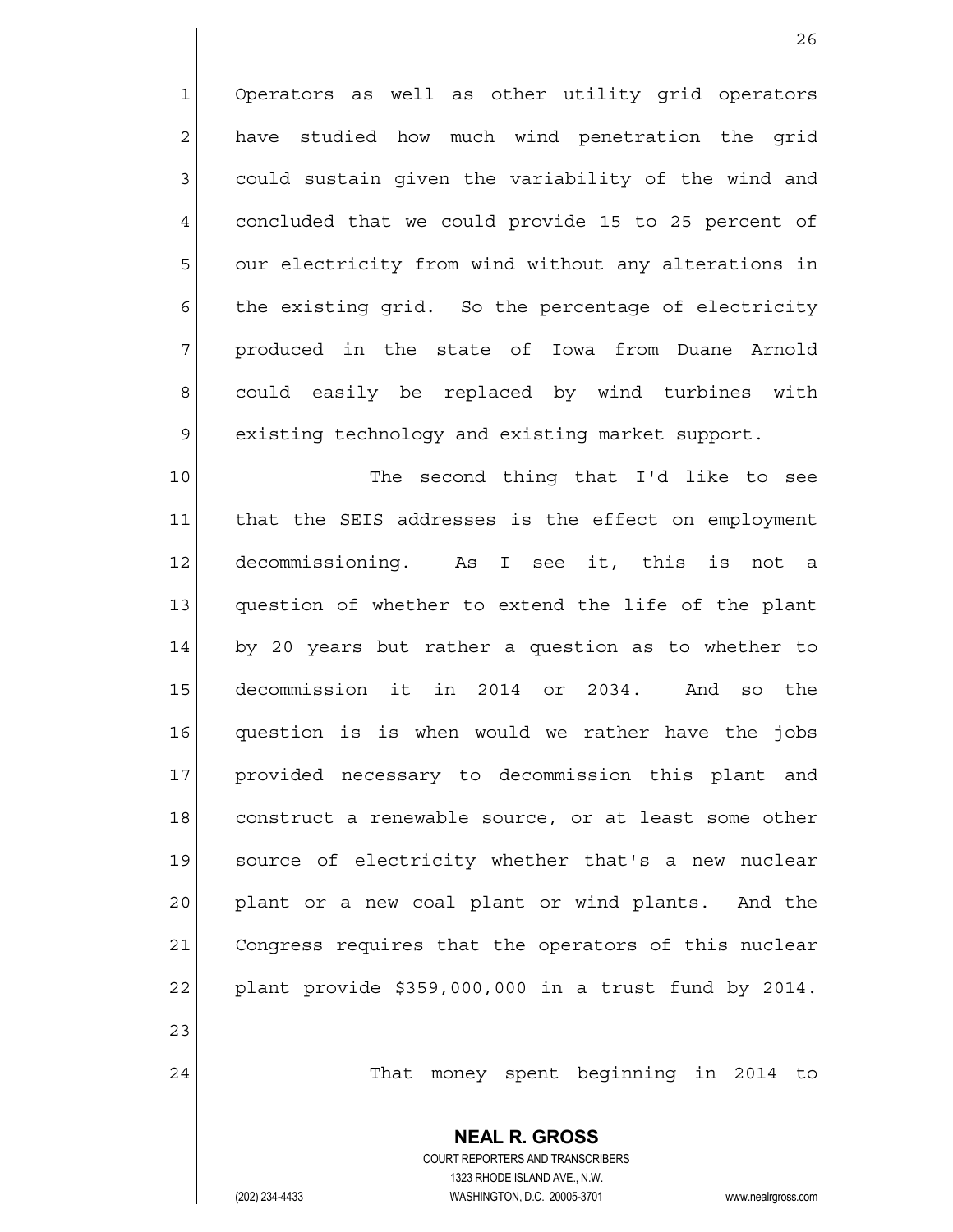$1$  provide job decommissioning in this plant would be a  $2$  boon to the local economy and the 2.4 billion, and  $3$  there that's really a number off the top of my head 4 there just saying, well, 800 megawatts times three  $5$  per wind because of the name plate issue, I don't  $6$  know how familiar you are with wind, but an 800 7 megawatt nuclear plant takes 2400 megawatts of wind 8 to replace it. So that's roughly \$2.4 billion in 9 construction of wind turbines and the associated 10 jobs that come with that construction on top of some 11 300 full time jobs maintaining that wind energy. 12 That would be a significant boon to the state of 13 Iowa and I would encourage the NRC to look at the 14 economic impact on the state of replacing this 15 | nuclear plant with wind as distributed around the 16 state.

27

17 The third point that I'd like to make 18 has to do with the environmental impact of a severe 19 accident. And I understand that you also have a 20 safety review portion of the process and I also 21 | understand that the 9th Circuit Court has ruled that 22 your SEIS must include an analysis of accidents in 23 the jurisdiction of the 9th Circuit Court. So in 24 lack of ruling from this Circuit Court, I believe

> COURT REPORTERS AND TRANSCRIBERS 1323 RHODE ISLAND AVE., N.W. (202) 234-4433 WASHINGTON, D.C. 20005-3701 www.nealrgross.com

 **NEAL R. GROSS**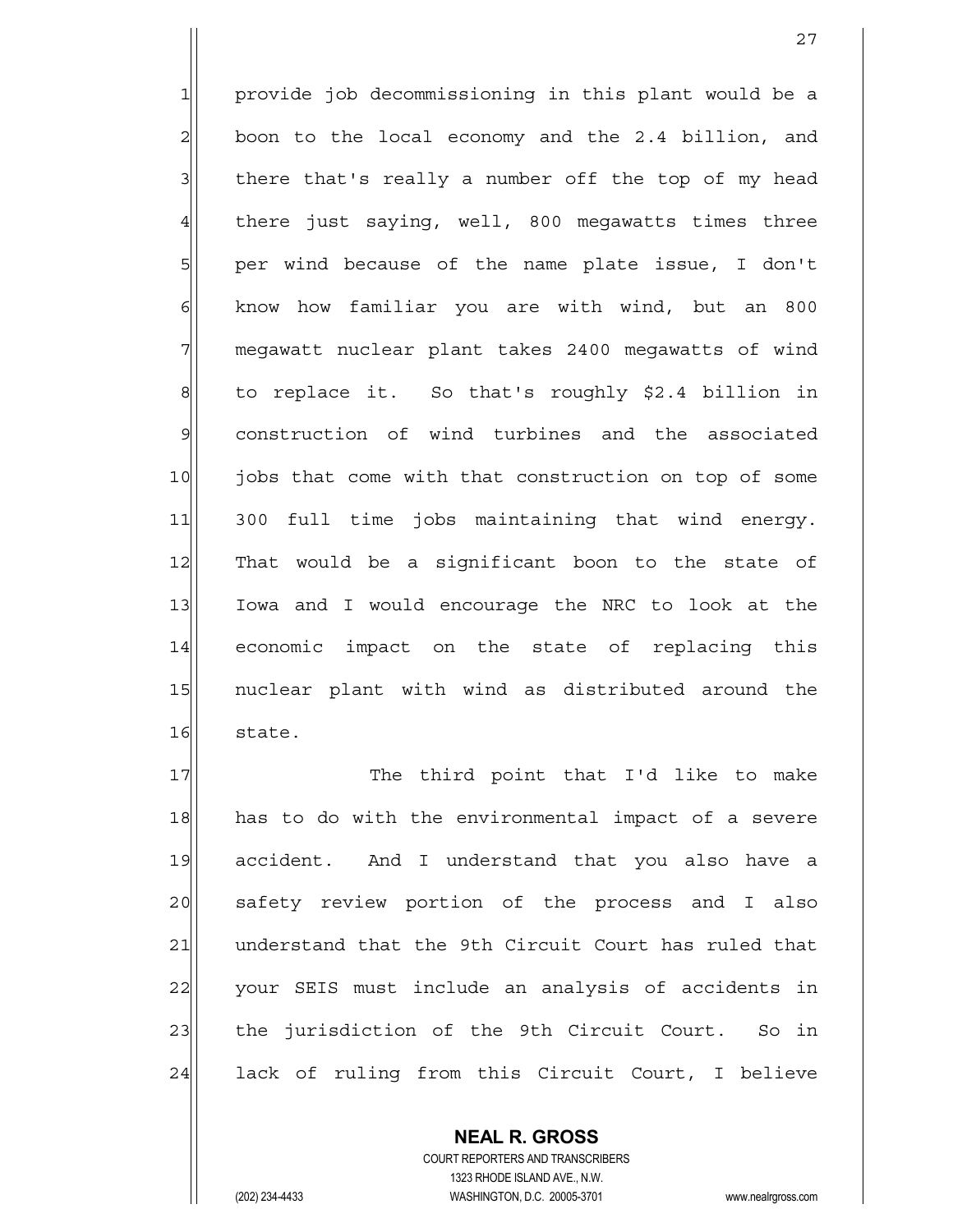$1$  that that ruling has precedence and I would ask that  $2$  you include accidents and the impacts of accidents  $3$  in the SEIS --

4 | Specifically on this point I would refer  $5$  to the Sandia Lab Study commissioned by the NRC in  $6$  1982 which calculated the impacts of a severe  $7$  accident with core damage estimating 3,000 peak 8 8 8 satalities immediately after the accident within a  $9$  25 mile radius, and 12,000 radiation injuries in the 10 early aftermath of an accident within a 35 mile 11 radius. And calculate the plant operators, 12 calculate at any given time if all equipment is 13 operating correctly, that the core damage frequency 14 is one in 3,000,000 per reactor year. But sometimes 15 parts are out of operation and the possibility that 16 there's a severe accident under their calculations  $17$  go up.

18 I would ask for this SEIS that the NRC 19 address the likelihood of an accident taking into 20 account more than the plant operators include in 21 their calculation of the CDF, particularly their 22 probablistic risk assessment assumes that all parts 23 operate as though they were new and have not been 24 subjected to problems of radiation exposure, heat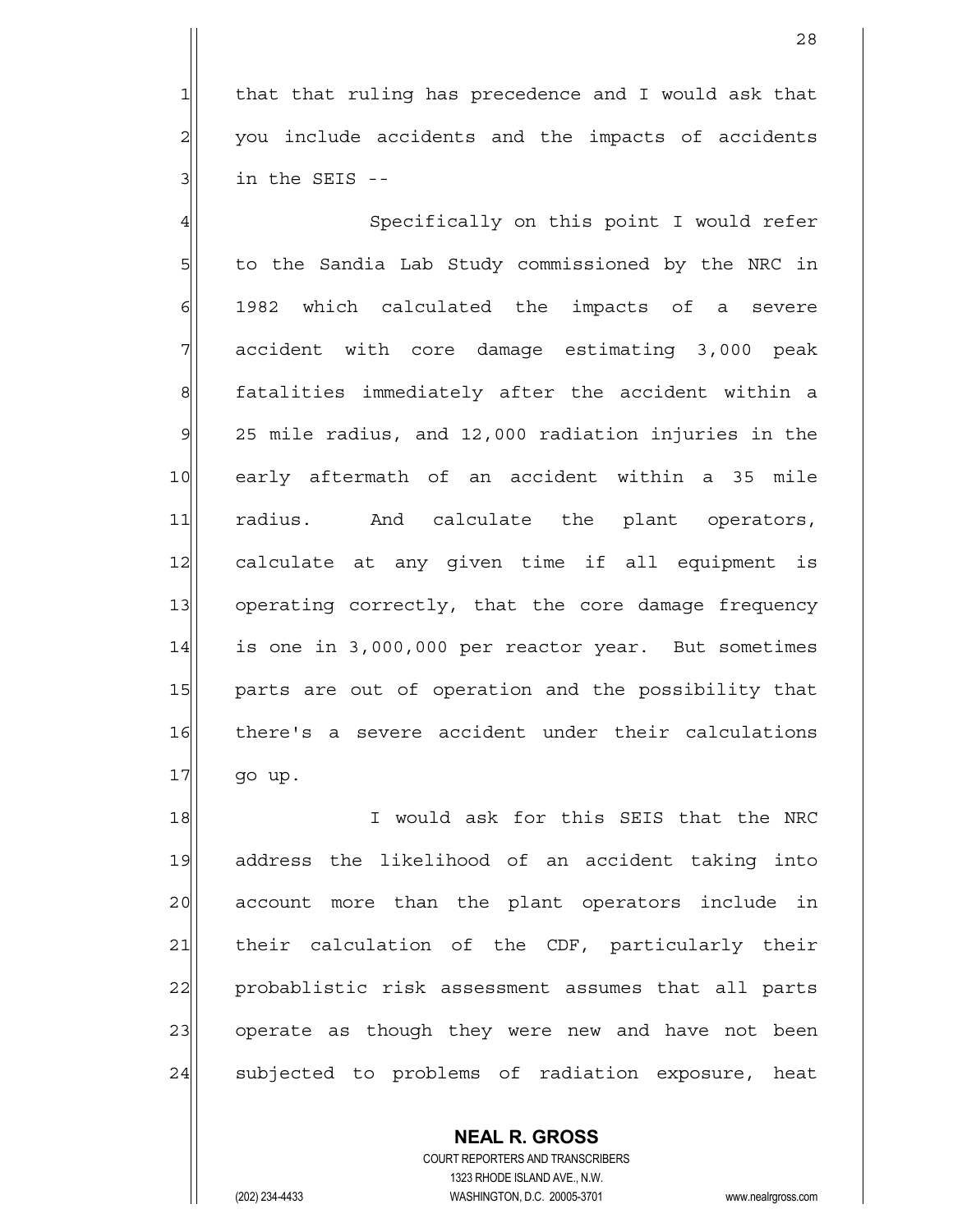1 exposure, fluctuation of temperature, pressure 2 exposure and embrittlement.

3 | 3| In this regard, I'd specifically point  $4$  out that the CDF excludes vessel failure. This is a 5 Mark 1 reactor. It's one of 18 Mark 1 reactors in  $6$  the country. A study published by the Union of  $7$  Concerned Scientists in 1995 looked at the vessel 8 8 internals aging in the 18 Mark 1 reactors in the 9 country as a result of discoveries of major fissures 10 and cracks in Mark 1 core shrouds and found that at 11 about 20 years of operation the exposure to 12 radiation and heat fluctuation caused moderate or 13 extensive cracking in seven out of the 18 Mark 1 14 reactors.

15 | Duane Arnold at that time had no 16 cracking evident and I would encourage the NRC to 17 consider the possibility that a 40 year license that 18 was initially granted to this reactor has allowed 19 the investors to recoup their losses and that we are 20 lucky today that the aging of the parts has not 21 resulted in an accident. But a 20 year extension of 22 the license represents too great a risk to this site 23 | specific plan for an accident.

24 24 If the core shroud detailed in the UCS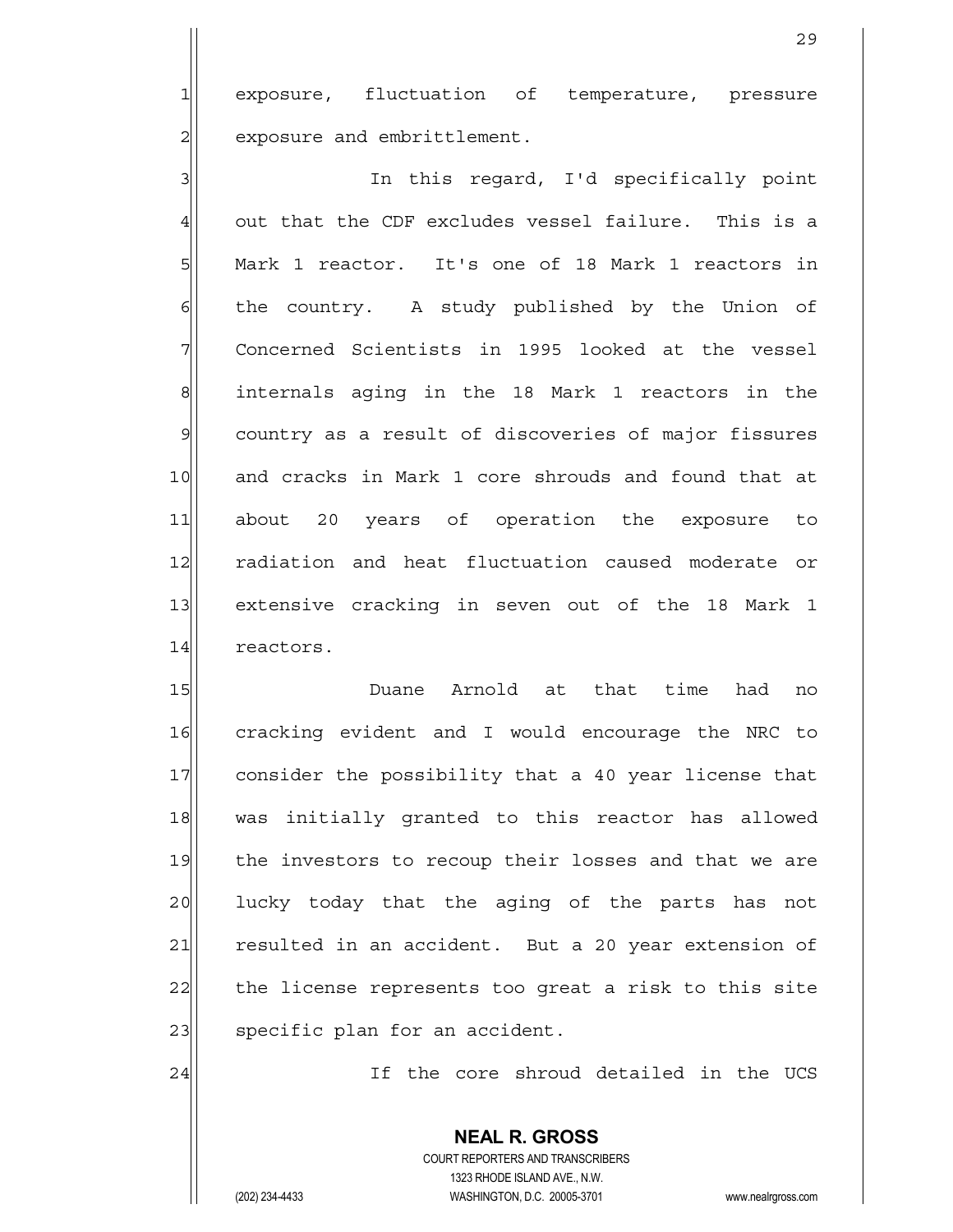report is one of just 21 vessel internal components subject not only to the cracking that is described in that report, but also to erosion, embrittlement, 4 fatigue, creep, as well as stress corrosion 5 s cracking. So if these vessel internal parts were to prevent an insertion of the control rods, then the consequences of an accident could be quite severe.

8 8 8 In addition, the secondary containment  $9$  which is meant to control the impact and mitigate 10 the impact of such an accident in this particular 11 reactor, was discovered to be faulty in the early 12 days of operation of this reactor and the 17 other  $13$  reactors like it in the country.

14 In fact, in 1986 Harold Denton, at that 15 time a Chief Safety Officer with the NRC, in leading 16 a meeting of Mark 1 operators declared that the 17 taurus, as it is known, a million gallon tank of 18 water to suppress heat in the event that the reactor 19 was unable to be shut down and no where for the heat 20 to go because of a loss of connectivity to the grid 21 for instance, that there was a 90 percent 22 probability that that taurus would fail at a meeting 23 | of Mark 1 operators.

 $24$   $\vert$  and so as a result of that assessment,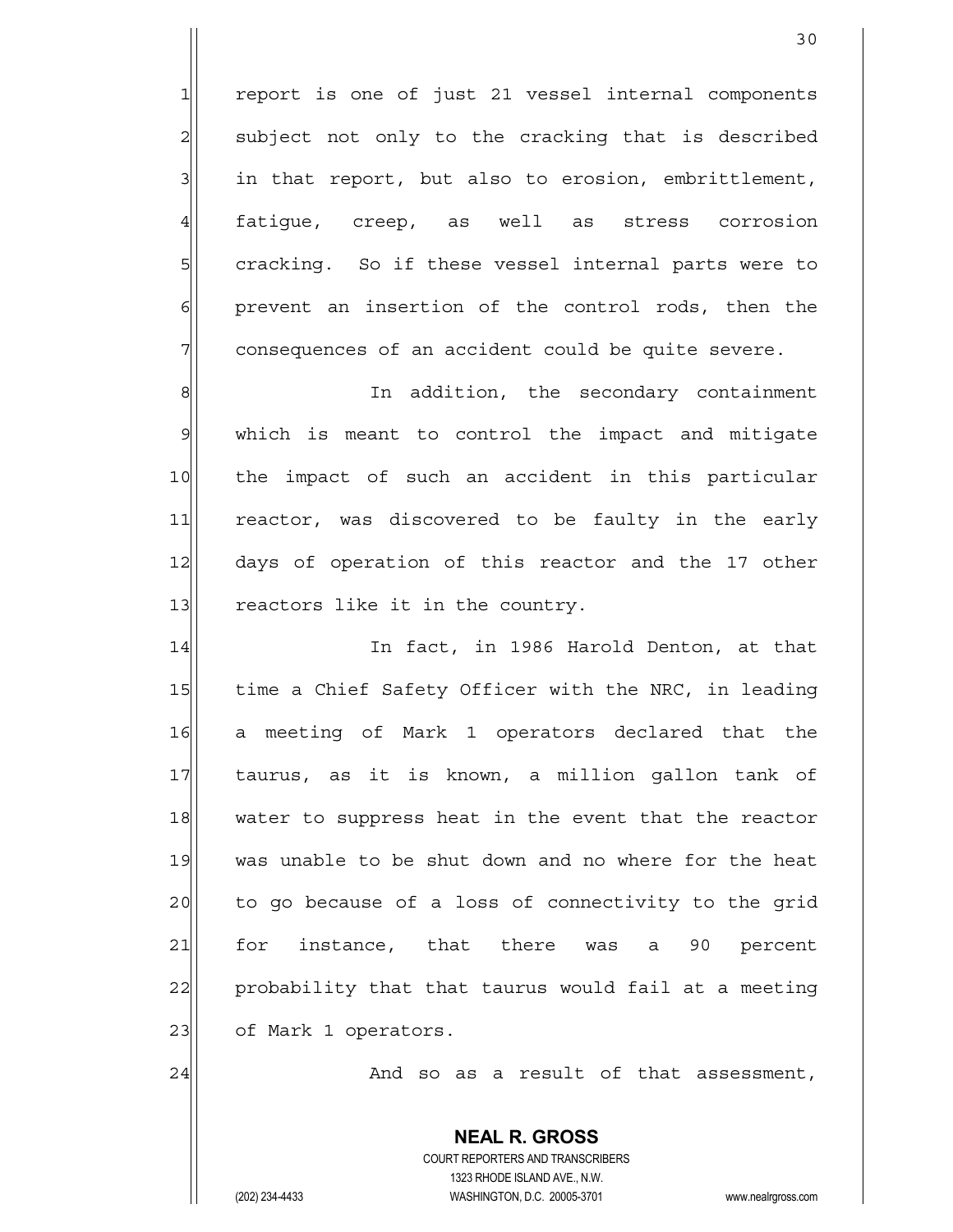1 Mark 1 operators were instructed to install a bypass 2 system that instead of trying to contain the 3 | pressure from the reactor using secondary 4 containment, would simply bypass secondary 5 s containment and vent the taurus directly to the  $6$  atmosphere through a butterfly valve operated in the 7 control room. And Duane Arnold officials here today  $8$  verify that, in fact, that is the situation at Duane 9 Arnold, that it's not different than the other 17 10 Mark 1's.

11 and I think that I can understand why 12 you would let a plant live out its 40 year operating 13 license knowing that it had a design deficiency off  $14$  by a factor of 10 in the size of the secondary 15 containment in order to allow investors to recoup 16 their investment. But to extend the plant's life 17 for another 20 years when a viable alternative 18 exists that would be a boon to the state's economy, 19 I think is something that should be viewed with 20 | skepticism.

21 Finally, I think that the NRC should 22 look at the history of scrams. Every scram at this 23 reactor significantly ages the components. It 24 subjects the components to significant changes in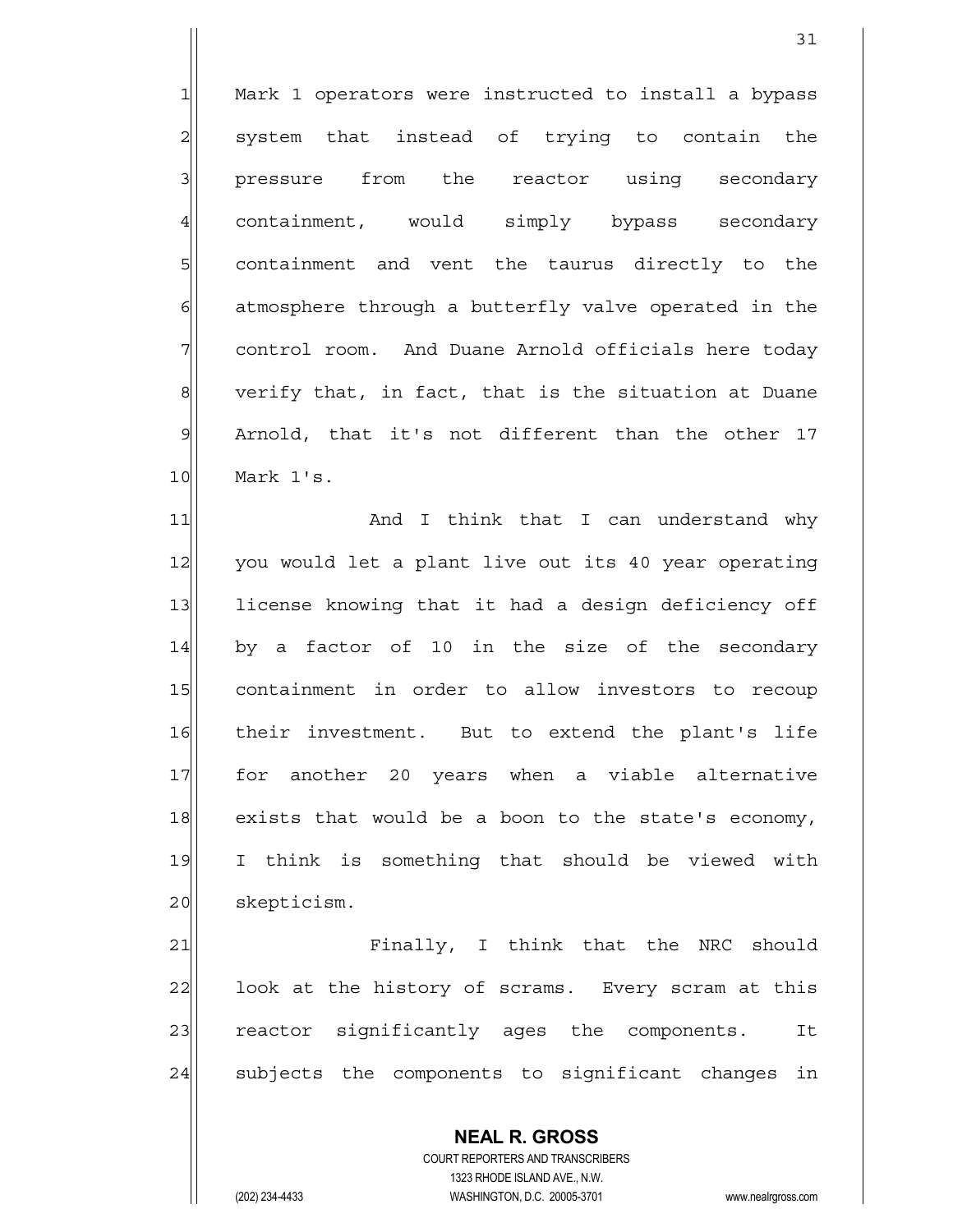1 temperature, just like when you take a hot glass and  $2$  submerge it suddenly in cold water. It can shatter  $3$  parts inside a reactor every time you scram the 4 reactor or suddenly subject it from one pressure 5 extreme to another, from one temperature extreme to  $6$  another and this significantly ages parts.

 $7$   $7$   $1$   $1$  the reactor, for instance, had in the 8 8 | non-radiation side, had a metal part break off at a 9 filet weld simply because it had been cycled between 10 hot and cold, and that metal part found its way 11 | through the system, scored open a number of tubes. 12 Finally, the problem was turned up because water 13 leaked first into one part and then overflowed into 14 another part of the plant, and it was only once the 15 plant was shut down and people investigated that 16 they found tubes slashed open and eventually found 17 the metal part that worked its way loose. That sort 18 of risk is simply unnecessary and there's a viable 19 alternative to the nuclear plant's continued 20 operation.

21 The final point that I'd like to make 22 concerning the reactor itself is this plant's 23 | specific risk to a terrorist attack. The plant is 24 in proximity to the Rockwell Collins plant that used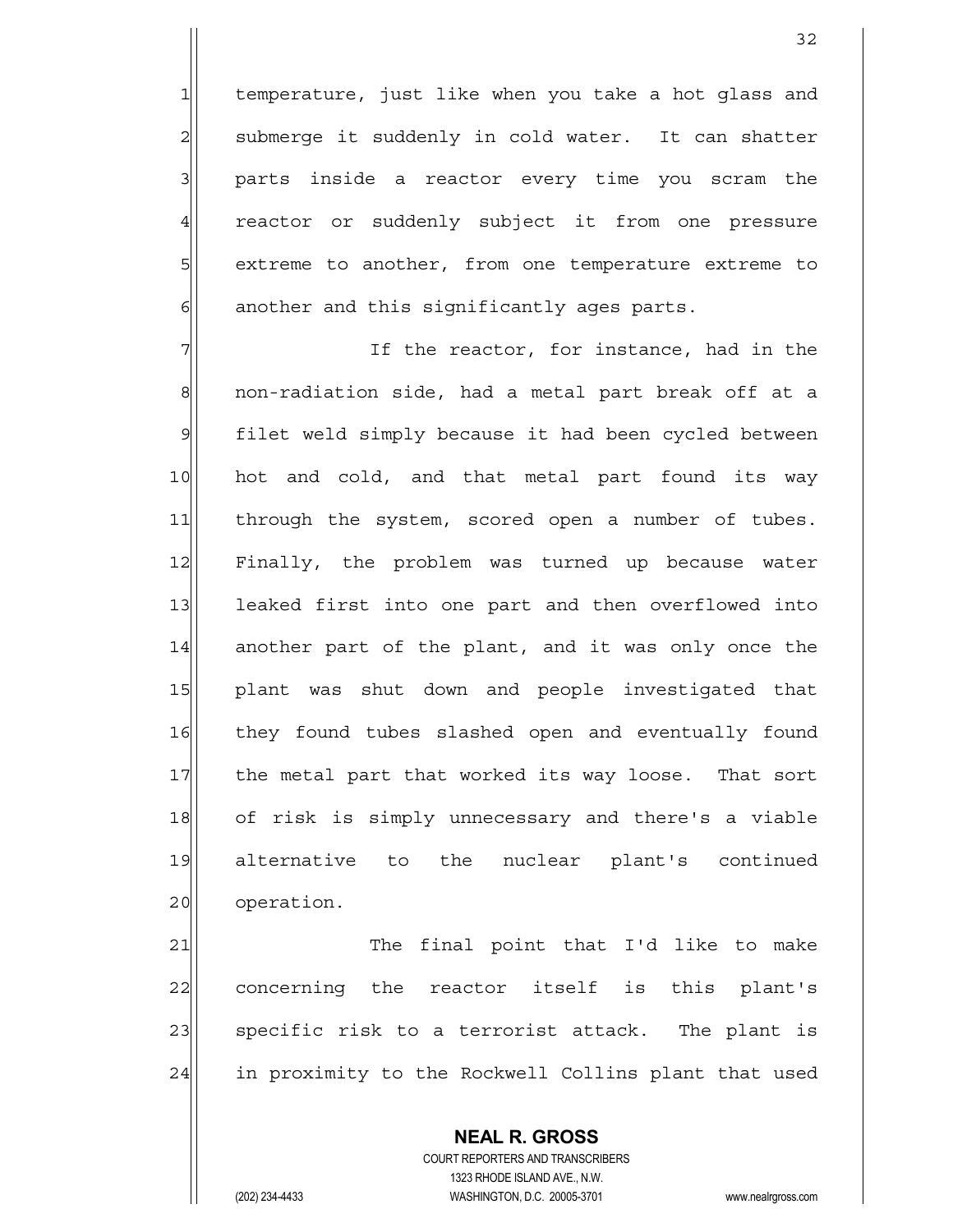1 to be in the Soviet Union's top three list of targets because of its role in our nation's nuclear arsenal, missile quidance and intelligence. That 4| means that both an attack on Rockwell Collins would have an impact on the plant, on its safety, on its ability to evacuate and so on.

7 and the state of the could be an interest and the state of the state of the state of the state of the state  $8$  indirect threat to the plant because a terrorist 9 attack might find the plant a useful target in order 10 to move military protection away from Rockwell 11 Collins or the further strategic air command in 12 Omaha in order to free up the vulnerability of SEC. 13 So the specific location of this plant represents a 14 hazard that needs to be looked at from the 15 perspective of a terrorist attack.

16 and in addition, the Mark 1 design has a 17 spent fuel pool that's on top of a building that is 18 essentially unprotected, that various studies have 19 concluded that a piece of weaponry that can be moved 20 around in the trunk of a car and launched from 21 somebody's shoulder, a howitzer, could penetrate 22 that building and create a fire in the spent fuel 23 pool. In addition, that spent fuel pool would be 24 committed to use for five years beyond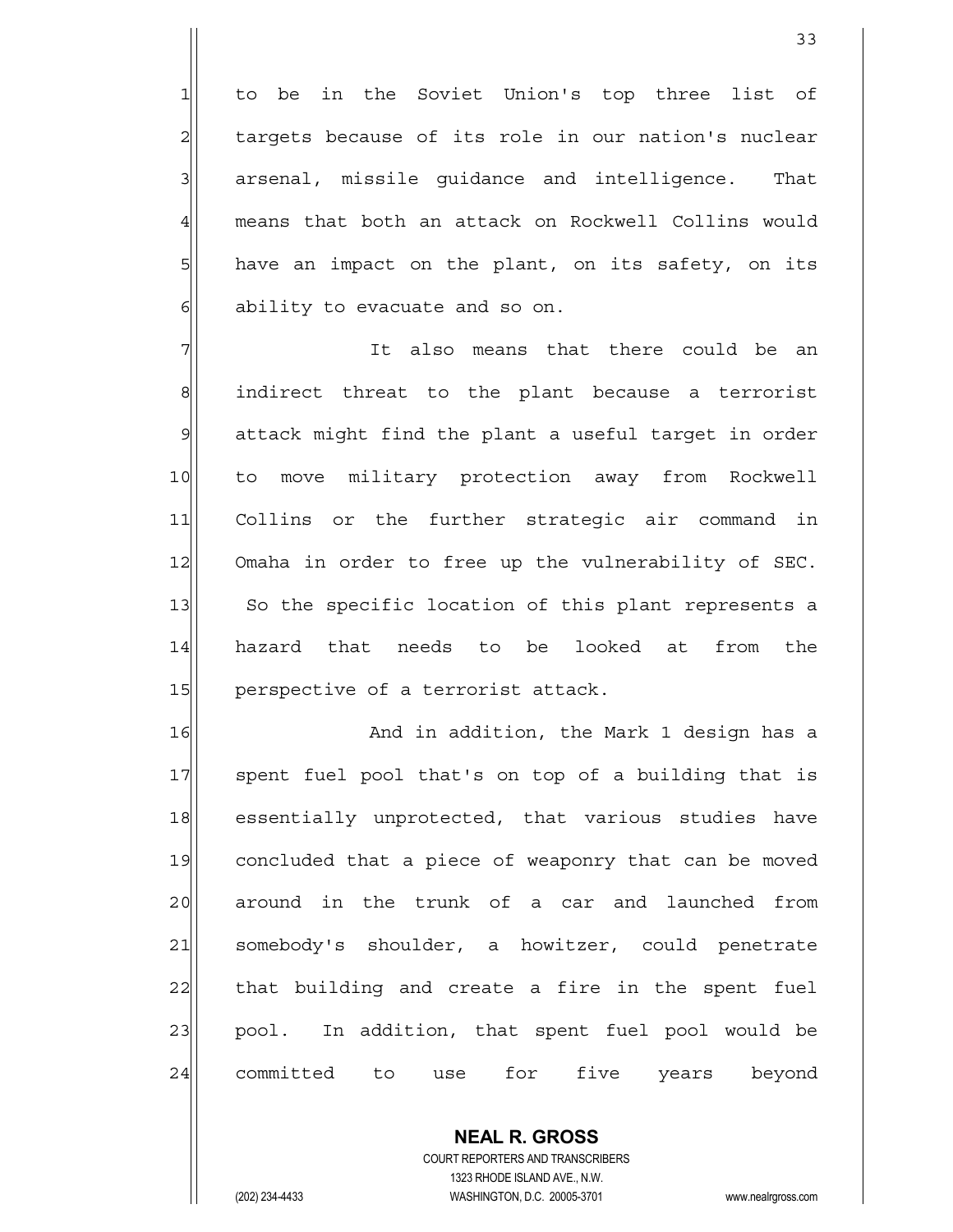1 decommissioning because if we were to decommission  $2$  the plant even today, then we would need to store  $3$  the spent fuel for a minimum of five years on that 4 local site.

5 So we're looking at a terrorist threat,  $6$  a target, an attractive target for five years beyond  $7$  decommission and I think it needs to be considered 8 whether in this day and age it's really necessary to  $9$  continue maintaining such an attractive target.

10 The final comment I'd like to make has 11 to do with transparency. I really do support all 12 your jobs. I think you all do a magnificent job at 13 Duane Arnold. I'm not afraid of nuclear power in 14 particular, I mean in general, nor do I think that 15 | this plant in particular has a bad safety record. 16 But I do think that there are better alternatives 17 and I support your work to make this plant safe as 18 it continues to operate.

19 I hope that I don't cause any personal 20 tension with any of you in speaking, and similarly, 21 I think that the representatives here from the NRC 22 today have run a good meeting. I think that in 23 general they've made efforts to inform the public at 24 this meeting, and so in griping about the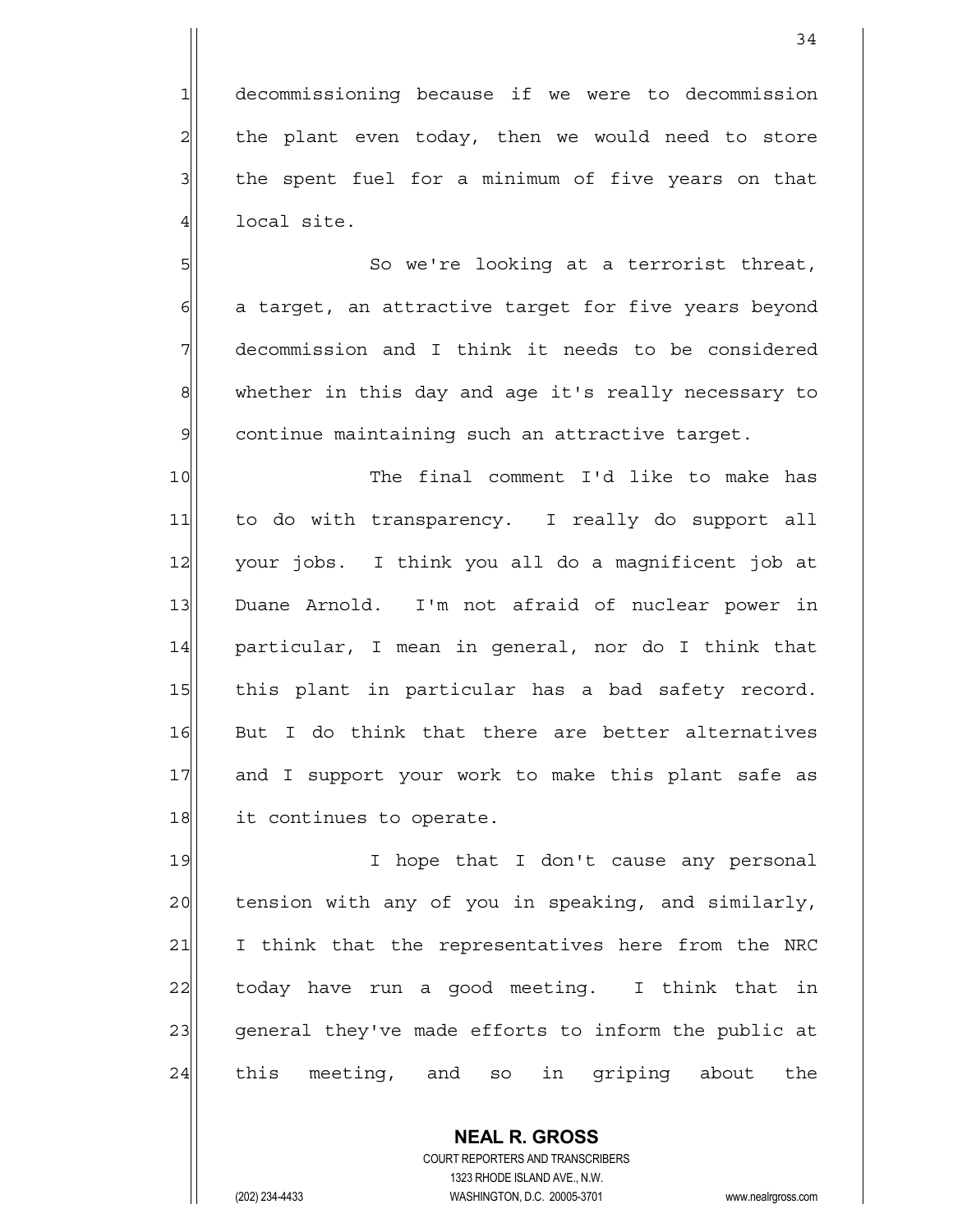1 transparency I hope that it's not a personal 21 comment.

3 But I do notice that I'm the only  $4$  speaker registered and I do wonder why that might  $5$  be, and so for the record I'd like to state that  $6$  twice a week I've looked at the website that you 7 still have up here on your PowerPoint. In fact, I 8 s all iust looked at it in this building's wireless and it  $9$  says that the date of this meeting is to be 10 determined. I can show you that after the meeting 11 if you like.

12 A friend of mine said hey, when is the 13 Duane Arnold thing coming up. Are you on top of 14 that? I said, yeah, I'm on top of it. I check 15 every two weeks. And he said well, I think it might 16 be coming up. I heard something about that and so I 17 looked on the NRC's website and found, sure enough, 18 it's yet to be determined. They haven't announced a 19 date for the SEIS scoping meeting. This was on 20 April 16th, by the way.

21 and I then, just to be darn sure, did a 22 search in the Adams document room to make sure that 23 there was not an announcement of an SEIS scoping 24 meeting and found much to my surprise an April 8th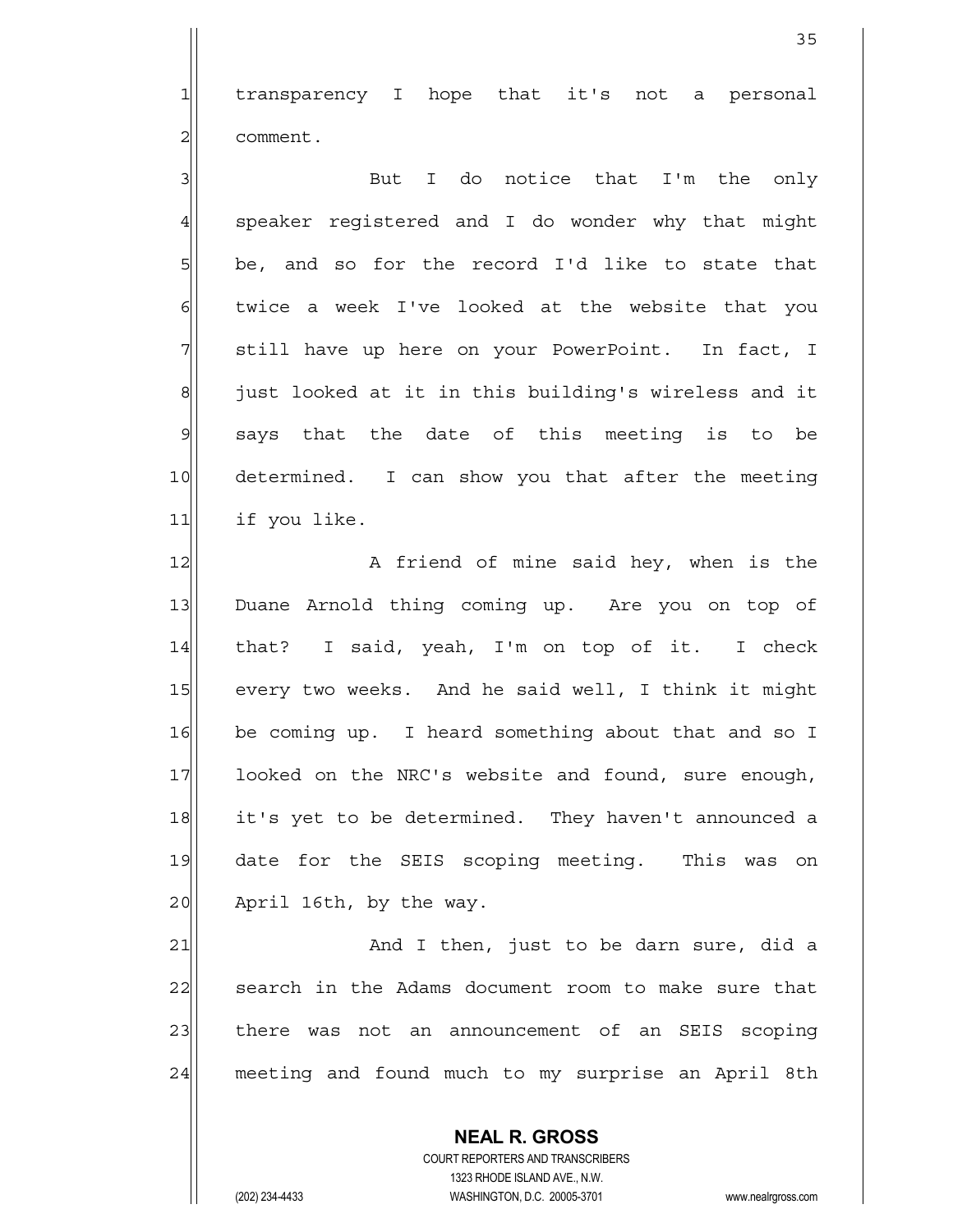1| memo came up in the search from David Pelton to each of the two of you, to Charles Eccleston and to 3 Maurice Heath, and that in order to register to speak at this meeting I had to do so by April 16th. Well, I look at my watch and it's 7:00 p.m. on April 16th, so ostensibly I missed the deadline to reqister to speak for this meeting.

8 8 8 I immediately e-mailed both of you 9 following the e-mail address that was given in that 10 April 8th memorandum and those e-mails both bounced 11 back to me. I'd be happy to show you those e-mails 12 after the meeting, as being undeliverable by the 13 | NRC. I then left a phone message on both of your 14| phones and got no phone call back, though you did 15 acknowledge that you got my phone call at the 16 beginning of the meeting and welcomed me to the 17 meeting.

18 Obviously from April 16th to now was 19 sufficient time for me to prepare, more or less, 20 though I must say that one of the people I had hoped 21 to talk to before this meeting from the Union of 22 Concerned Scientists was out of the country and 23 | unavailable. So as a result of the lack of 24 transparency I'm not as prepared as I would have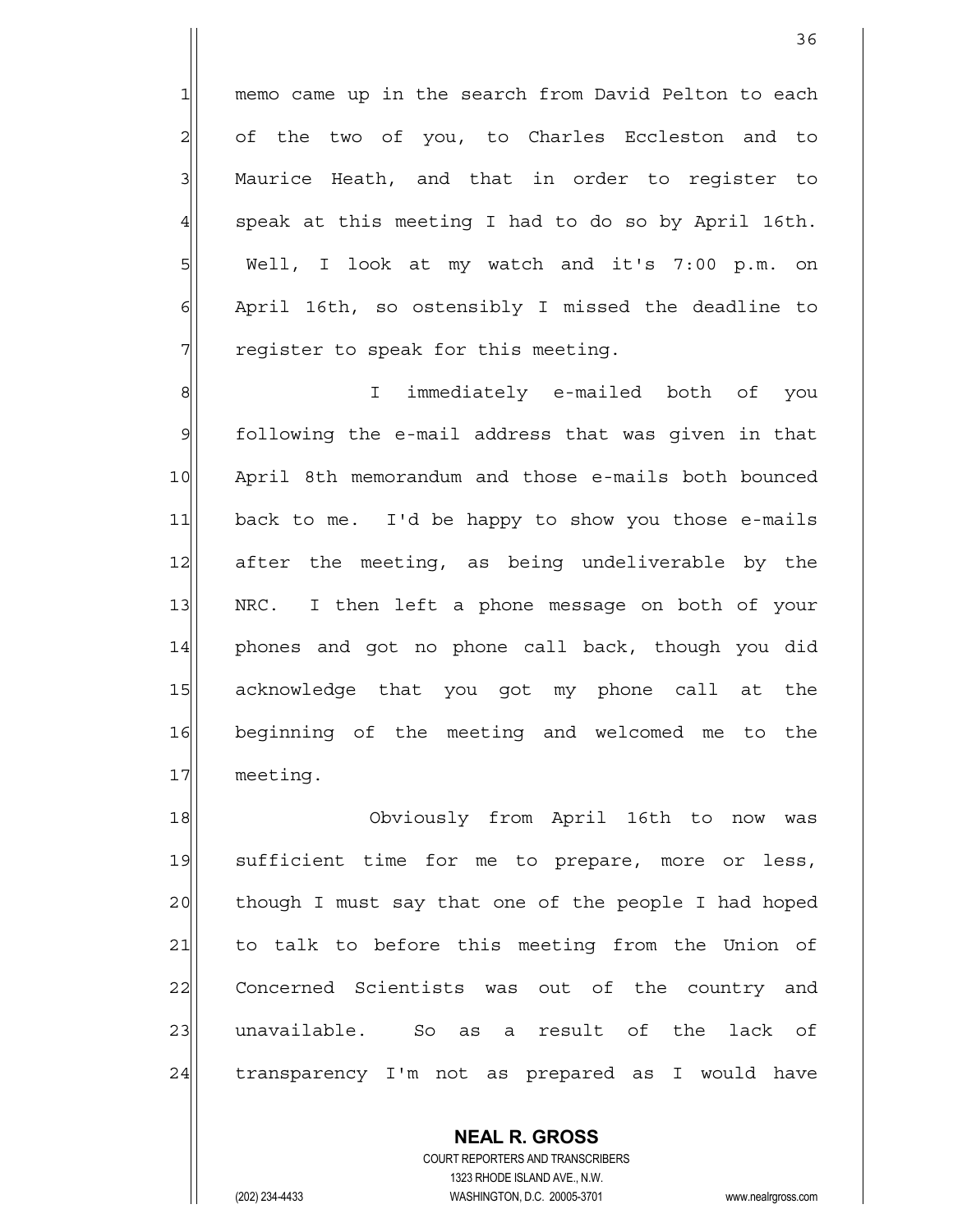**NEAL R. GROSS** COURT REPORTERS AND TRANSCRIBERS 1323 RHODE ISLAND AVE., N.W. (202) 234-4433 WASHINGTON, D.C. 20005-3701 www.nealrgross.com  $1$  liked to be and I can only quess who else might have  $2$  shown up had the meeting been better in  $3$  transparency. 4 And so I thank you for your attention 5 | and look forward to working with you through the 6 process. 7 | MR. ECCLESTON: Thank you. 8 MR. HEATH: All right, thank you for 9 your comment. Now, I have one other person 10 registered, Mr. Bruce Richardson, I believe. Is 11 that correct? 12 MR. RICHARDSON: No comments at this  $13$  time. 14 | MR. HEATH: No comment, okay. Well, 15 like we said before, you can still submit your 16 comments other ways after the meeting up until May 17 25th. 18 and the weaker any body else that would like 19 to provide comments at this time? 20 |  $\qquad \qquad$  (No response.) 21| Okay. Well, with that, thank you all 22 for coming to this meeting. We will adjourn this 23 meeting. We will be having another meeting between  $24$  7:00 and 10:00 upstairs in the community center

37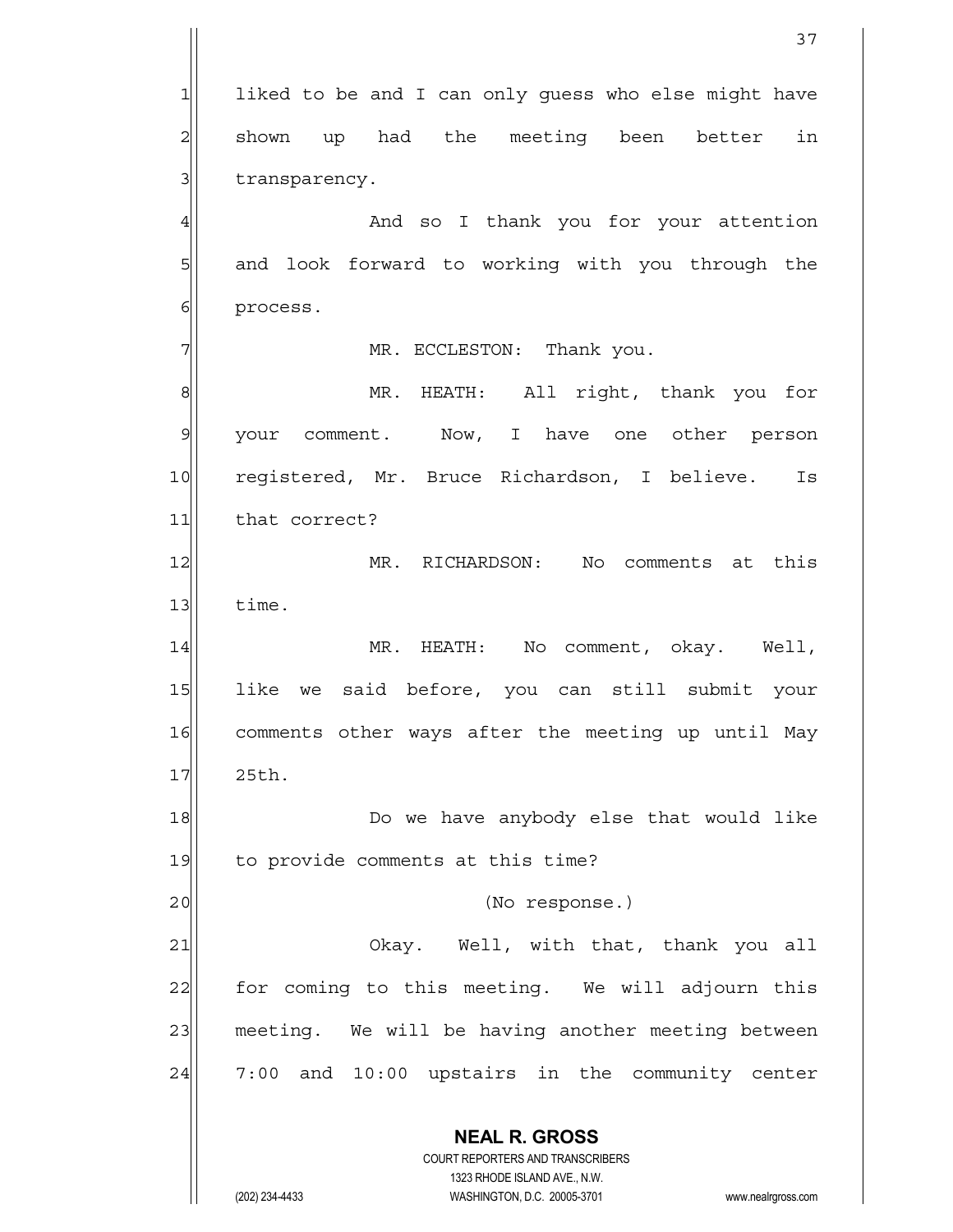|                |                                                                  |                             | 38                                                   |  |
|----------------|------------------------------------------------------------------|-----------------------------|------------------------------------------------------|--|
| 1              |                                                                  |                             | room, so if you'd like to stick around or come back, |  |
| $\overline{c}$ |                                                                  |                             | we'll be here this evening. Thank you for coming.    |  |
| 3              |                                                                  |                             | (Whereupon the above matter concluded                |  |
| $\overline{4}$ | at $2:27$ p.m.)                                                  |                             |                                                      |  |
| 5              |                                                                  |                             |                                                      |  |
| 6              |                                                                  |                             |                                                      |  |
| 7              |                                                                  |                             |                                                      |  |
| 8              |                                                                  |                             |                                                      |  |
| 9              |                                                                  |                             |                                                      |  |
| 10             |                                                                  |                             |                                                      |  |
| 11             |                                                                  |                             |                                                      |  |
| 12             |                                                                  |                             |                                                      |  |
| 13             |                                                                  |                             |                                                      |  |
| 14             |                                                                  |                             |                                                      |  |
| 15             |                                                                  |                             |                                                      |  |
| 16             |                                                                  |                             |                                                      |  |
| 17             |                                                                  |                             |                                                      |  |
| 18             |                                                                  |                             |                                                      |  |
| 19             |                                                                  |                             |                                                      |  |
| 20             |                                                                  |                             |                                                      |  |
| 21             |                                                                  |                             |                                                      |  |
| 22             |                                                                  |                             |                                                      |  |
| 23             |                                                                  |                             |                                                      |  |
| 24             |                                                                  |                             |                                                      |  |
|                |                                                                  | <b>NEAL R. GROSS</b>        |                                                      |  |
|                | COURT REPORTERS AND TRANSCRIBERS<br>1323 RHODE ISLAND AVE., N.W. |                             |                                                      |  |
|                | (202) 234-4433                                                   | WASHINGTON, D.C. 20005-3701 | www.nealrgross.com                                   |  |